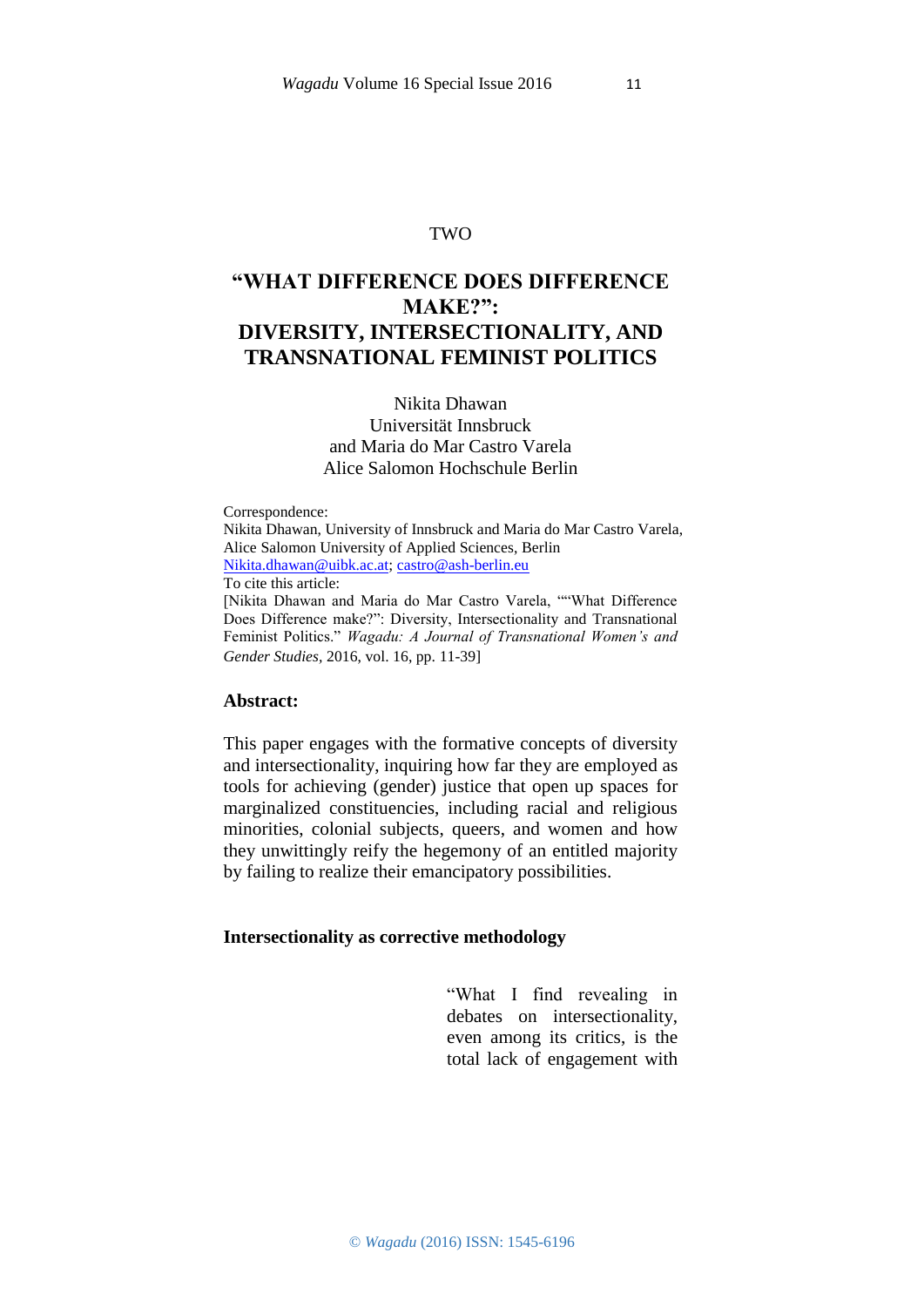literature outside the Euro – North American (at most Australia)." (Menon, 2015, p. 11)

The pursuit of justice has been at the heart of feminist theory and practice. The aim was and is to examine the role of gender in processes of material exploitation and epistemic violence as well as to outline strategies that enable gender equality and access to and control over resources, thereby empowering the agency of disenfranchised individuals and communities. Moreover, the effort is to enable participation of vulnerable female citizens in social and political institutions, which are responsible for and accountable to them. Contemporary discourses on (gender) justice seek to address multiple aspects including theoretical discussions of agency, autonomy, and capabilities; political questions involving participation, rights, democratization, and citizenship; economic policies about access to and control over resources; issues of cultural politics and representation; discussions in the field of law about judicial reform; and practical matters of access to redress. Debates on justice are increasingly employing the model of intersectionality, which outlines how different forms of discrimination co-constitute each other, thereby producing particular conjunctures of vulnerability and inequality. Furthermore, the production of injustice is located in a range of interconnected socio-political institutions like the heteronormative family, the community, the market, and the state.

Against this background, our paper engages with the formative concepts of diversity and intersectionality, inquiring how far they are tools for achieving (gender) justice that open up spaces for marginalized constituencies, including racial and religious minorities, colonial subjects, queers, and women and how they unwittingly reify the hegemony of an entitled majority by failing to realize their emancipatory possibilities. We take inspiration from the postcolonial feminist Sara Ahmed (2006), who argues that the diversity and intersectionality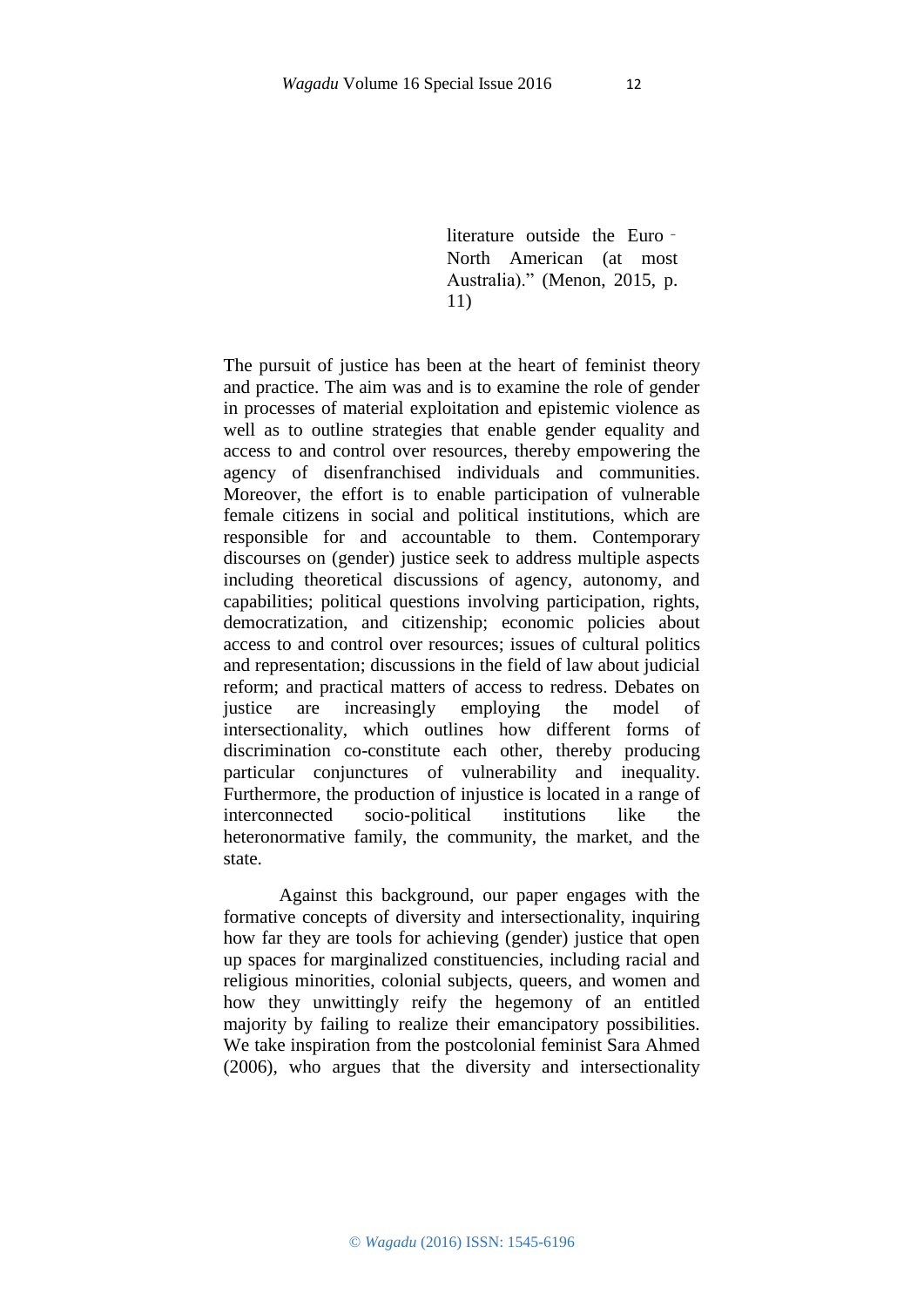boom is for the most part "non-performative," in that it promises much more than it actually delivers. This contribution outlines the prospects and limitations of intersectionality and diversity politics, by taking a step back and assessing what has been gained through these interventions, and where it has failed. As intersectionality and diversity are often discussed together, we focus on how these are mobilized in academic discourses and beyond and their strengths and limits. The text begins by engaging with the important contribution made by diversity and intersectionality discourses and outlines how these have enriched struggles for justice. Thereafter, we take a critical look at both approaches. Here we particularly focus on interventions from the global South, which are mostly disregarded within the Western debates on intersectionality and diversity politics. Finally, we argue that despite the critique, one cannot not want diversity politics and intersectional analysis, even as it is imperative to persistently question and be vigilant about the instrumentalization of these progressive tools by hegemonic discourses and structures to sustain the status quo.

#### **Intersectionality and Diversity: Old wines, new bottles?**

Whenever intersectionality and diversity are up for debate, one is often confronted with the question: What's new about this approach? This is certainly not without good reason given that, as it has been rightly pointed out, they deal with forms and dynamics of discrimination that feminist theory and practice has been continuously reflecting upon and negotiating for over two decades. Perspectives may vary, yet the meticulous scrutiny of multiple facets of discrimination has always been a key feminist concern. At the same time, it is widely accepted that although all women experience discrimination on the basis of gender, they are not discriminated in the same way and degree. Even a cursory look at the second-wave feminist movement in the US in the 1970s reveals that with its sole focus on gender, it was already subjected to vehement critique for its racism and class bias. Various social and resistance movements (for example, the Black and lesbian movement) pointed out that categories such as race, sexuality, class,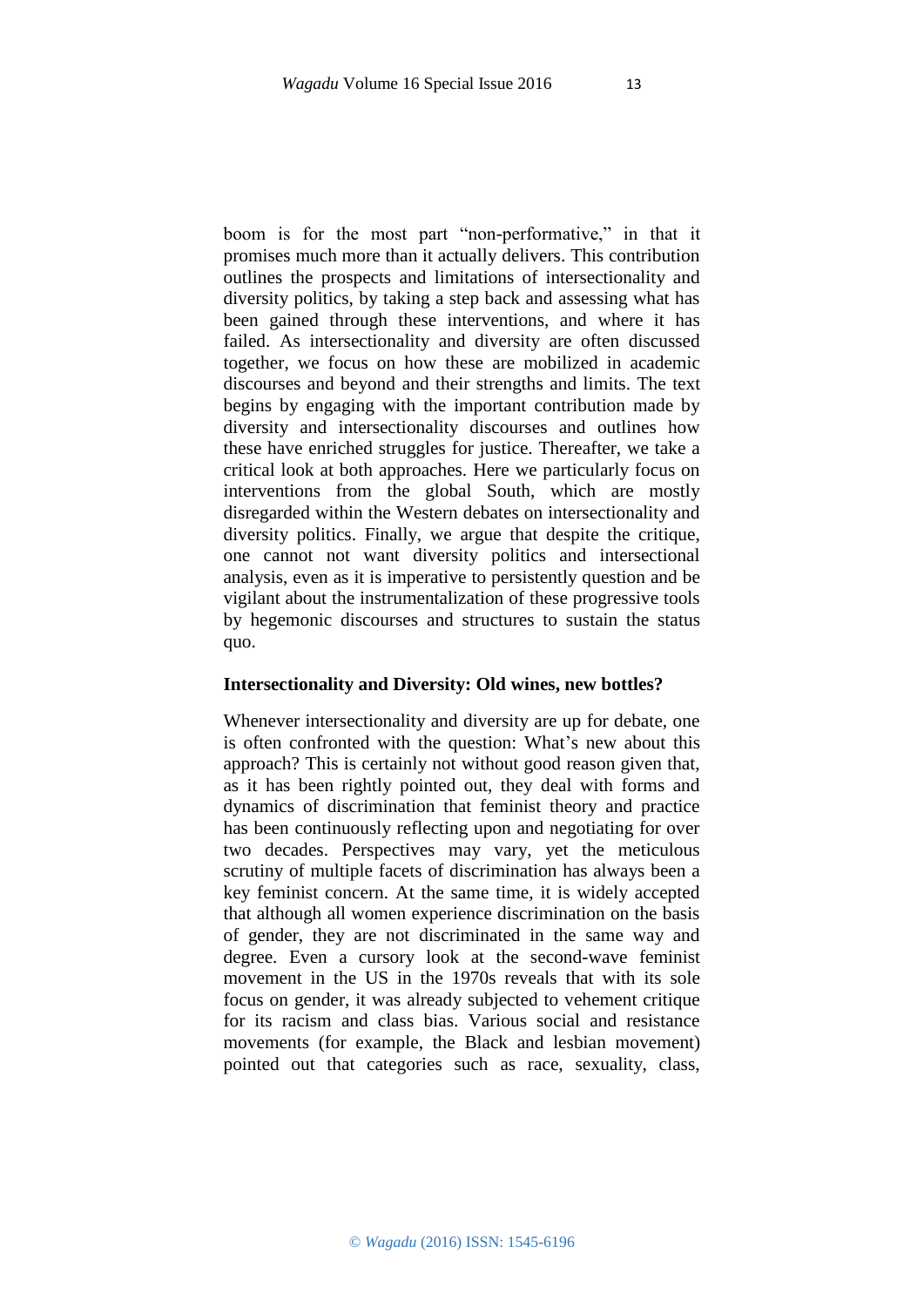religion, and so forth were not sufficiently taken into account in white feminist scholarship and advocacy. This resulted in an epistemological framework and theoretical categories that did not adequately reflect the experiences of different subject positions. The oft-quoted statement by the Combahee River Collective astutely indicts this oversight: "A combined antiracist and anti-sexist position drew us together initially, and as we developed politically we addressed ourselves to heterosexism and economic oppression under capitalism" (Combahee River Collective, 1984[1978], p.4). The assumption that *all* women were equally victimized by a global patriarchy was central to the critique. Such a viewpoint, which basically sums up the focus of the second-wave feminist movement, not only implies that all other power relations – such as racism and classism derive from patriarchy and correspondingly disappear with the victory over the same, but also suggest that sexism is a universal and transhistorical phenomenon. The U.S. feminists of color provided theoretical alternatives, in that they challenged the exclusive focus on a universal patriarchy that neglected other forms of discrimination (cf. Anzaldúa/Moraga, 1981; Lorde, 1984; Mohanty, 1984). It is important to note that the alternative was not to simply "add and stir" other grounds of discrimination to sexism; rather the interrelations of diverse forms of discrimination and co-constitution of social categories were taken into consideration. Thus quite early – at least in the U.S. – a multi-issues feminism emerged that provided a corrective for mainstream feminist theory and advocacy that had previously limited itself to merely one category, namely, gender, even as it was a very reductionist idea of gender. Marginalized women, whose experiences of discrimination could not be sufficiently captured by single-issue politics, always questioned and challenged the foundational premises of feminism, even as they refashioned the tools that have constituted the arsenal of feminist scholarship. As is wellknown, the formerly enslaved women's rights activist Sojourner Truth gave a powerful statement on occasion of the women's right convention in Akron, Ohio in 1851 asking her "white sisters" "And ain't I a woman?!". To this day her intervention still inspires and informs (postcolonial) feminists supportive of an intersectional approach. Poststructuralist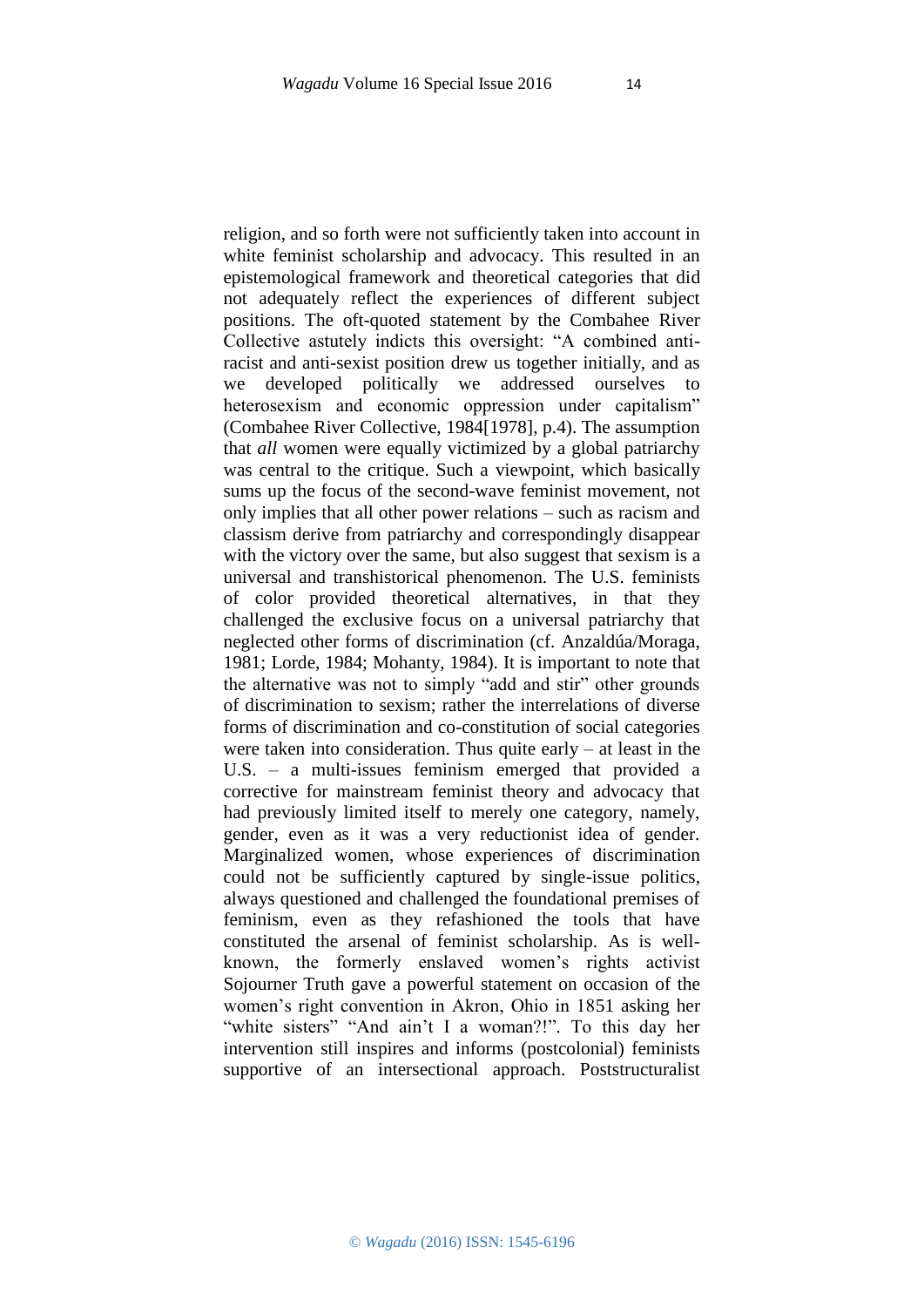feminists underline another serious theoretical problem, namely, single-issue politics not only erases and hierarchizes different forms of oppression, it also essentializes gender (see for example Butler, 1990).

In light of these considerations, a critique of hegemonic feminism must necessarily adopt a historical approach; otherwise it fails to produce a differentiated analysis of gender relations. In this context, the postcolonial feminist Sara Suleri (1995, p.273) pointedly raises the tricky question of what comes first: gender or race? She thereby outlines the radical inseparability of the two structuring categories that are ultimately reflected in the gendering of race and racialization of gender. This highlights how race and gender are historically interwoven, even as different moments of oppression conflict with each other (see in this regard Trinh, 1989). Kimberlé Crenshaw, who is credited with coining the term intersectionality, explains this as follows:

> Because women of colour experience racism in ways not always the same as those experienced by men of colour and sexism in ways not always parallel to experiences of white women, antiracism and feminism are limited, even on their own terms. (Crenshaw, 1991, p. 1252).

Crenshaw (1989), an African American legal theorist, points out that although the U.S.-American justice system safeguards the rights of women as well as of African American men, it insufficiently protects the rights of Black women. In the 19th century, Sojourner Truth emphasized precisely this aspect when calling for the voting rights of Black women at a time when this was only demanded for Black men.

These historical discussions might suggest that there is not anything absolutely new about intersectionality; rather old discourses are presented in a new package. However, this would be inaccurate as the intersectional approach does not simply smoothly insert itself into the postmodern project, which focuses on the multiplicity and fragmentary nature of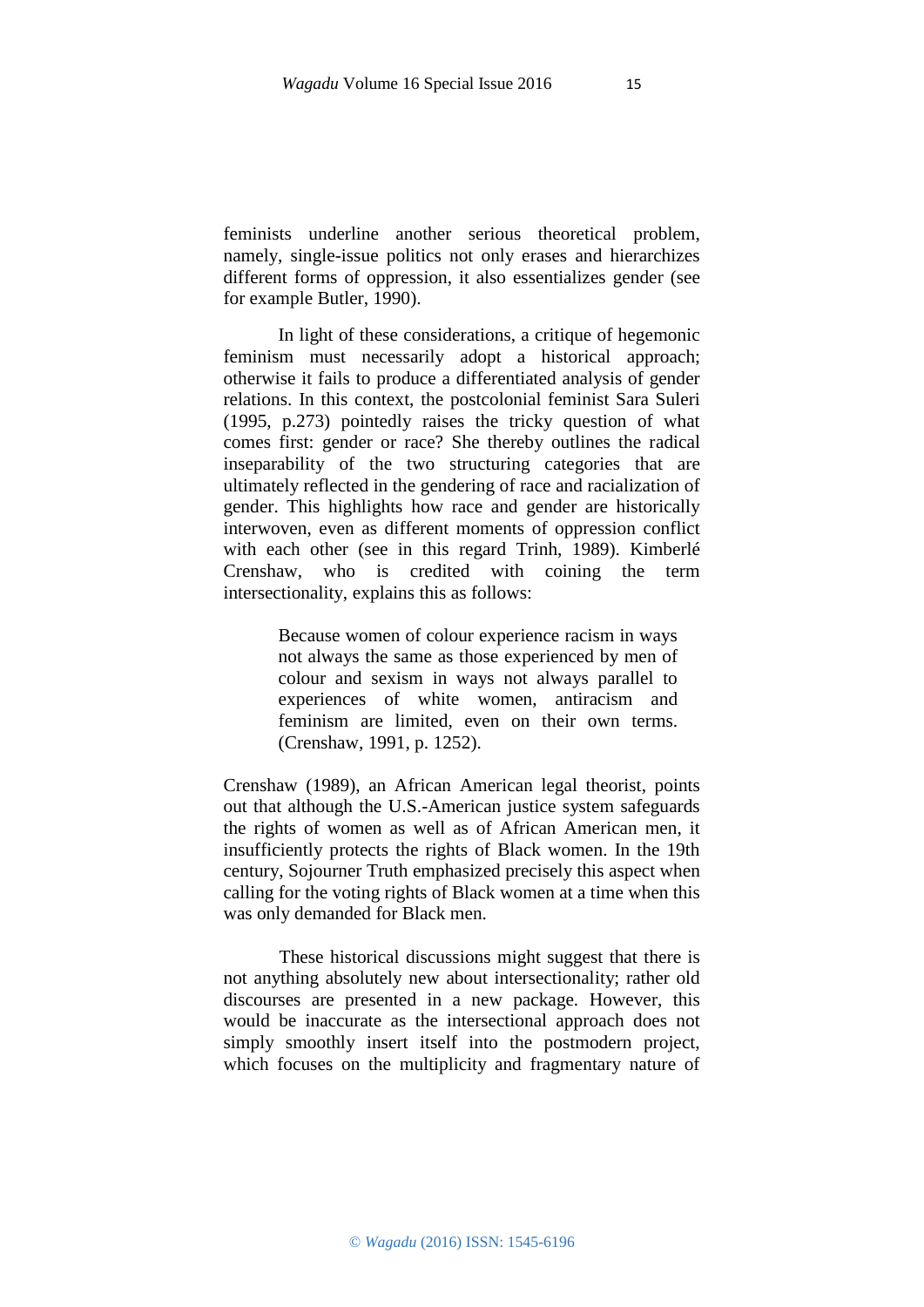social identities. Rather it offers "race/class/gender feminists" a theoretically challenging methodology, while simultaneously avoiding the pitfalls of an additive approach that still plagues many feminist analyses. One of the most significant advantages of an intersectional approach is its commitment to not only feminist theory, but also critical practice or a practice of critique. The intersectional approach not only addresses differences and heterogeneity, but also seeks to overcome the pitfalls of single-issue politics, as proposed by Black feminist scholarship (Hill Collins, 1990). Thus an analysis is attempted that takes into consideration the varied experiences of diverse constituencies without losing sight of the simultaneity, contradictions, and interdependencies of these perspectives. Intersectionality, as legal doctrine, can thus be described as a critical project that allows contemporary feminist research to carefully discern heterogeneity of standpoints and yet be politically and academically efficacious.

Diversity has a slightly different focus, namely, on the plurality of social categories. Above all diversity politics is devoted to promulgating an agenda of action, which provides political and social guidelines for anti-discrimination advocacy and equal opportunity politics. At the same time, it shares the assumption with the intersectional approach that power has multiple sources and is understood to operate dynamically within social and political arenas. Accordingly, experiences of racism, sexism, ableism, or classism cannot simply be separately considered within different fields that exist in isolation of each other. It is impossible to bring together these varied perspectives at a later point, as they actually have a reciprocal – sometimes conflicting relation to each other. For instance, African American feminists, who contested sexism in their own community while challenging hegemonic white feminism and a white patriarchy, were in turn often accused of heterosexism by lesbian African American feminists (see Lorde, 1984). What is apparent is that without an adequate consideration of the complex intersections of factors such as class, gender, race, and sexuality, anti-discrimination policies risk reinforcing essentialist identity politics. This brings about counter-productive effects. In this context Angela Davis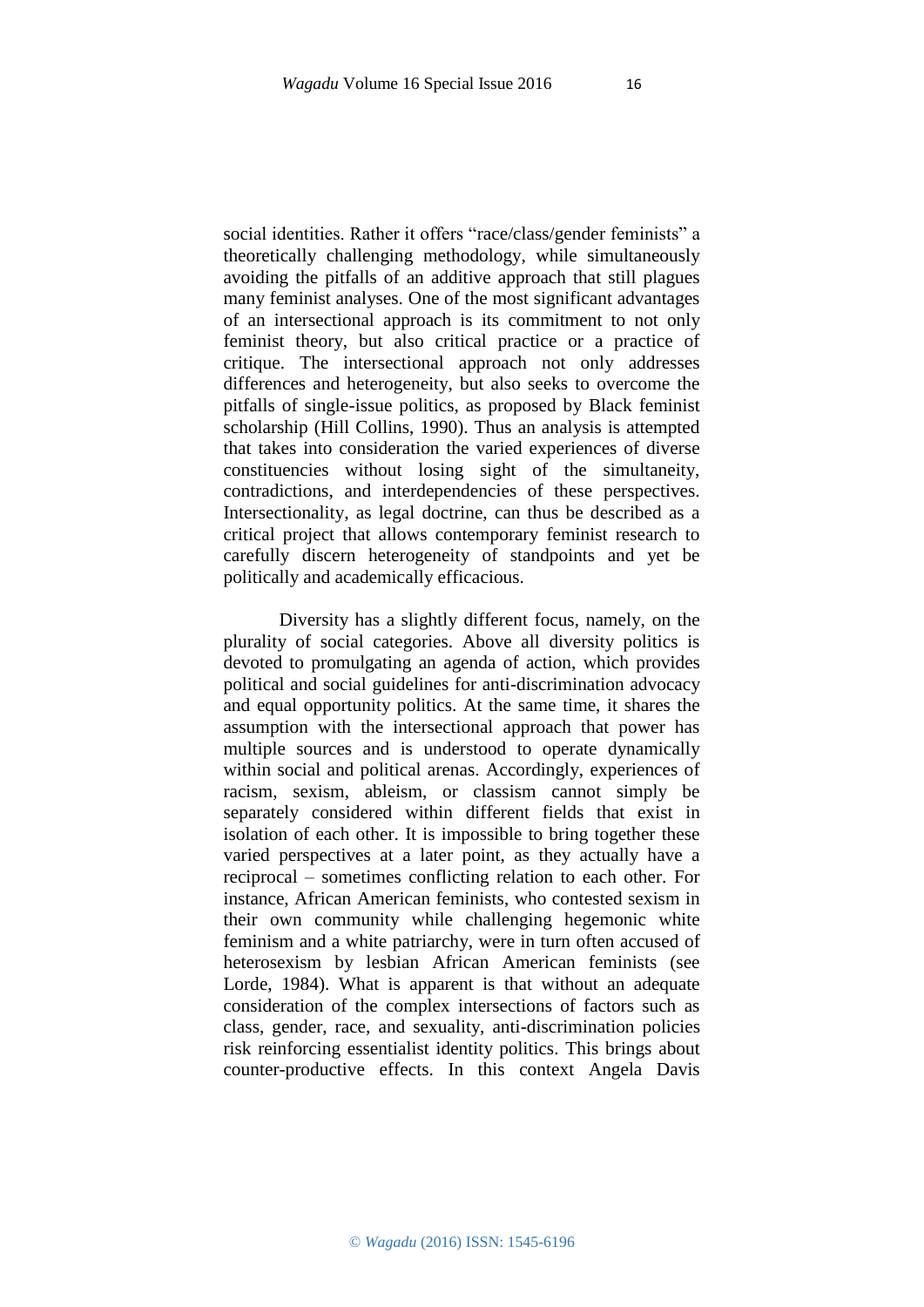provocatively speaks of diversity and intersectionality as "difference that makes no difference".<sup>1</sup>She suggests that the presence of women or Black people in leading positions within universities, politics, or the free economy has not radically transformed social structures or gender and race relations. She points to the inefficacy of critical concepts that seem innovative within the academy, but in reality prove insufficient to facilitate social transformation. Here the key question is whether critical concepts are unable to deliver on their promises or whether hegemonic structures continually succeed in appropriating and de-radicalizing them.

### **Intersectionality in the Postcolony**

 $\overline{a}$ 

The postcolonial theorist Anne McClintock (1995, p.5) proposes that race and gender are not simply a question of skin color or sexuality, but of exploitative sexual and economic relations and imperial servility. For slightly different reasons than intersectionality researchers, postcolonial feminists caution against reducing these complex fields to identity categories that ignores their interlocking and reciprocal character. From the standpoint of postcolonial feminists, imperialism cannot be understood without a theory of gender and race relations (cf. ibid., p. 6), for since its emergence, colonialism has represented a violent encounter of Western and pre-colonial power hierarchies entailing an opportunistic overlapping of colonial and native patriarchal ideologies. For instance, colonized women were already at a disadvantage within their communities before the establishment of the imperial rule, which gave their experience of colonial sexual and economic exploitation a different quality in contrast to that of the oppression of native men. Not only did colonized women

<sup>1</sup> Angela Davis, *Feminism and Abolition: Theories & Practices for the 21st Century,* Public lecture at the Cornelia Goethe Centre for Women's and Gender Studies, Goethe-University Frankfurt on 03.12.2013.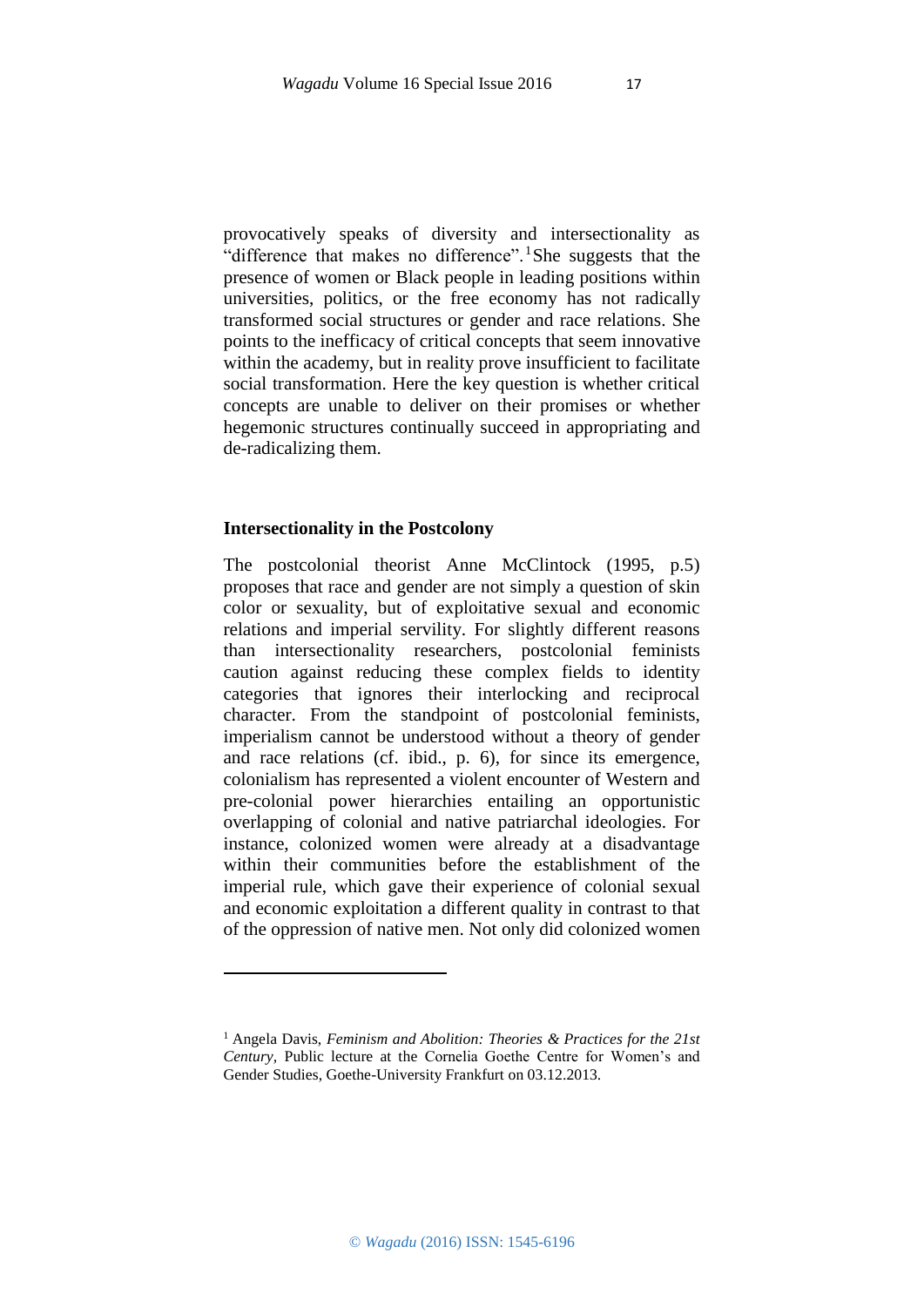have to deal with inequalities with regard to their "own men," but they also had to negotiate violent structures of imperial power relations – with white European men *and* women (cf. ibid.). Postcolonial feminism is an effort to address diverse social differences without undermining the necessary solidarity across categories in processes of decolonization. Discourses of resistance can inadvertently reinforce essentialisms and reifications, even as former margins are transformed into oppositional centers (Gates, 1992, p.303).

As a recent debate among Indian feminists demonstrates, it is not a given that the concept of intersectionality is automatically relevant in postcolonial contexts or augments transnational feminist alliance-building. The question of who ultimately profits from this approach remains contested.<sup>2</sup> Nivedita Menon (2015), in her contribution in the renowned journal *Economic & Political Weekly*<sup>3</sup> inquires whether the intersectional approach is meaningful in postcolonial contexts such as India. In doing so she initiated a robust discussion on the universal validity of feminist concepts – even when they function as critical tools. This revitalizes the crucial debate about the "politics of location" (Rich, 1986), which demands a critical contextualization of every political intervention. Even though Menon does not outright reject the concept of intersectionality, she sharply critiques its politics of reception. In her view, "[t]heory must be located, we must be alert to the spatial and temporal coordinates that suffuse all

**.** 

<sup>2</sup> Even a cursory engagement, for instance, with the German scholarship on intersectionality reveals the dominance of white, heterosexual, bourgeois German feminists, whose effort seems to be to "catch up institutionally with U.S. women's studies" (Puar, 2012, p.55). This is contrary to the Anglo-American context, wherein women of color initiated the discussions. Although we support an anti-essentialist politics of representation, it is imperative to address the following issues: How did the intersectional approach become hegemonic in Western feminist scholarship and who profits from its popularity? Is it agency-inducing for gendered subaltern subjects, in that it enables them to intervene and transform hegemonic structures? Or does the "First World" remain self-obsessed in the name of difference?

<sup>3</sup> We are citing from *International Viewpoint*, an online socialist journal, where the text appeared simultaneous to its publication in the *EPW*.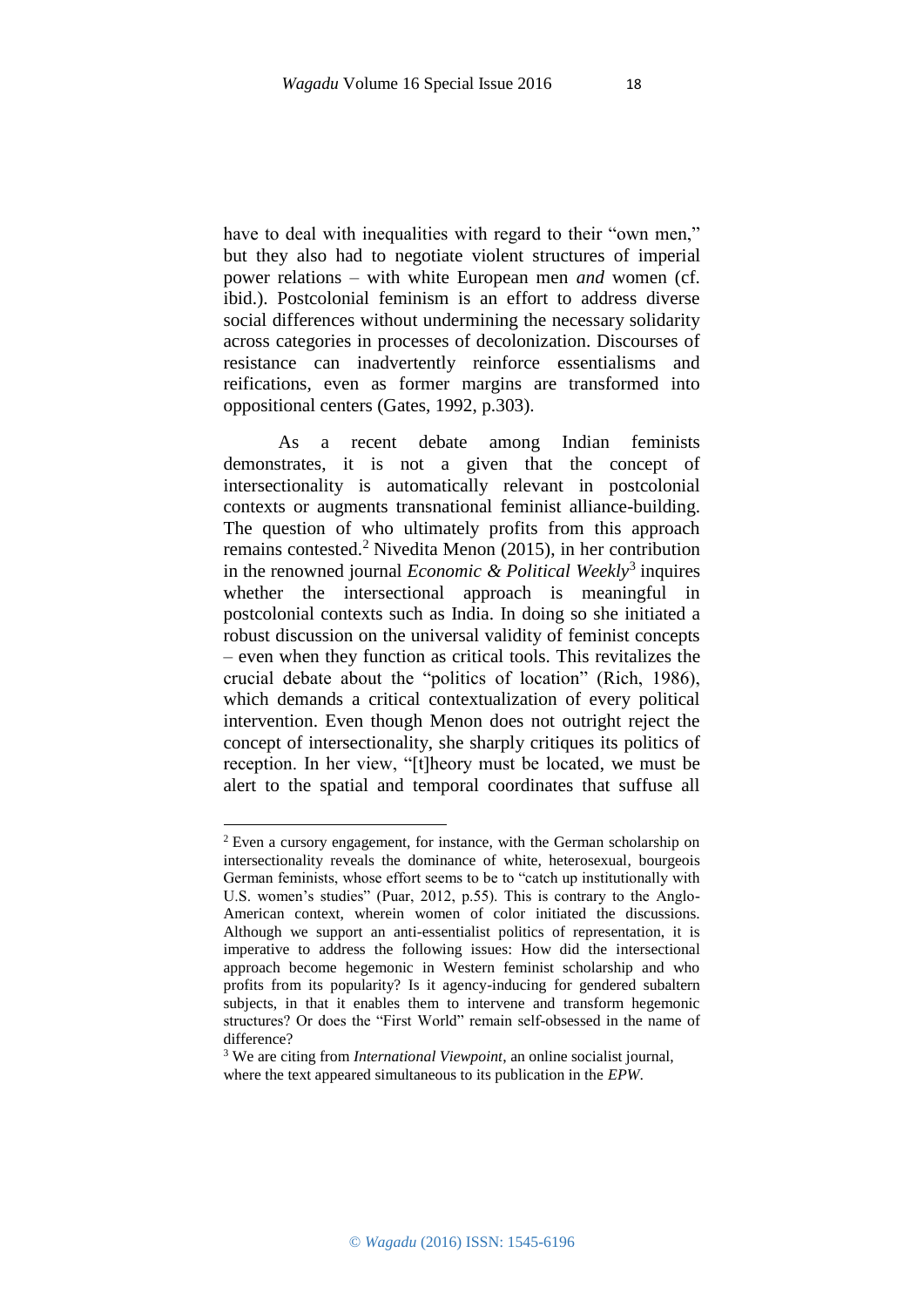theorizing" (Menon, 2015, p. 2), so that intersectionality must be considered within the context of an academic imperialism of categories. She draws attention to the dominance of concepts developed in the West, which are 'imported' into postcolonial spaces, while categories and concepts outlined by non-European intellectuals rarely travel in the opposite direction (ibid.). As previously pointed out by other authors, Menon too argues that intersectionality merely ends up being a buzzword for a long known fact. Focusing on India and the legacy of liberation struggles that among other things led to the emergence of an independent Republic of India, Menon employs several examples, like the issue of legal pluralism as well as caste politics, to insist that, on the one hand, India cannot be compared to the U.S and, on the other hand, how the co-constitution of categories has long been considered an unquestionable fact within Indian feminism. "My argument is," Menon states, "that the 'single axis framework' was never predominant or unchallenged in our parts of the world" (ibid., p. 4). In her view, feminist politics in a context like India is unthinkable without the interventions of *Dalit<sup>4</sup>* women. She discusses how *Dalit* activists for instance, reject radical feminist categories such as "sex work," because these are unacceptable within a context where members of their community were forced into prostitution in the name of tradition. Striking a cautionary note *Dalit* scholars argue that the mobilization of the self-designation "sex work," which suggests wage labor and free choice, trivializes historical relations of coercion maintained by the hegemonic upper castes in sexually exploiting vulnerable *Dalit* women. Menon uses this example to illustrate the interplay between gender, sexuality, class and caste to suggest that it was never possible to pursue single-issue politics in India. Furthermore, she reminds us of the appropriation of the concept of intersectionality by the UN, which has not only resulted in the de-radicalization of Crenshaw's original concept, but also contributed to the de-politicization of gender studies in general. "In international human rights discourses, intersectionality

**.** 

<sup>4</sup> Dalit is the self-chosen designation by groups traditionally regarded as "untouchable" in the Hindu caste system.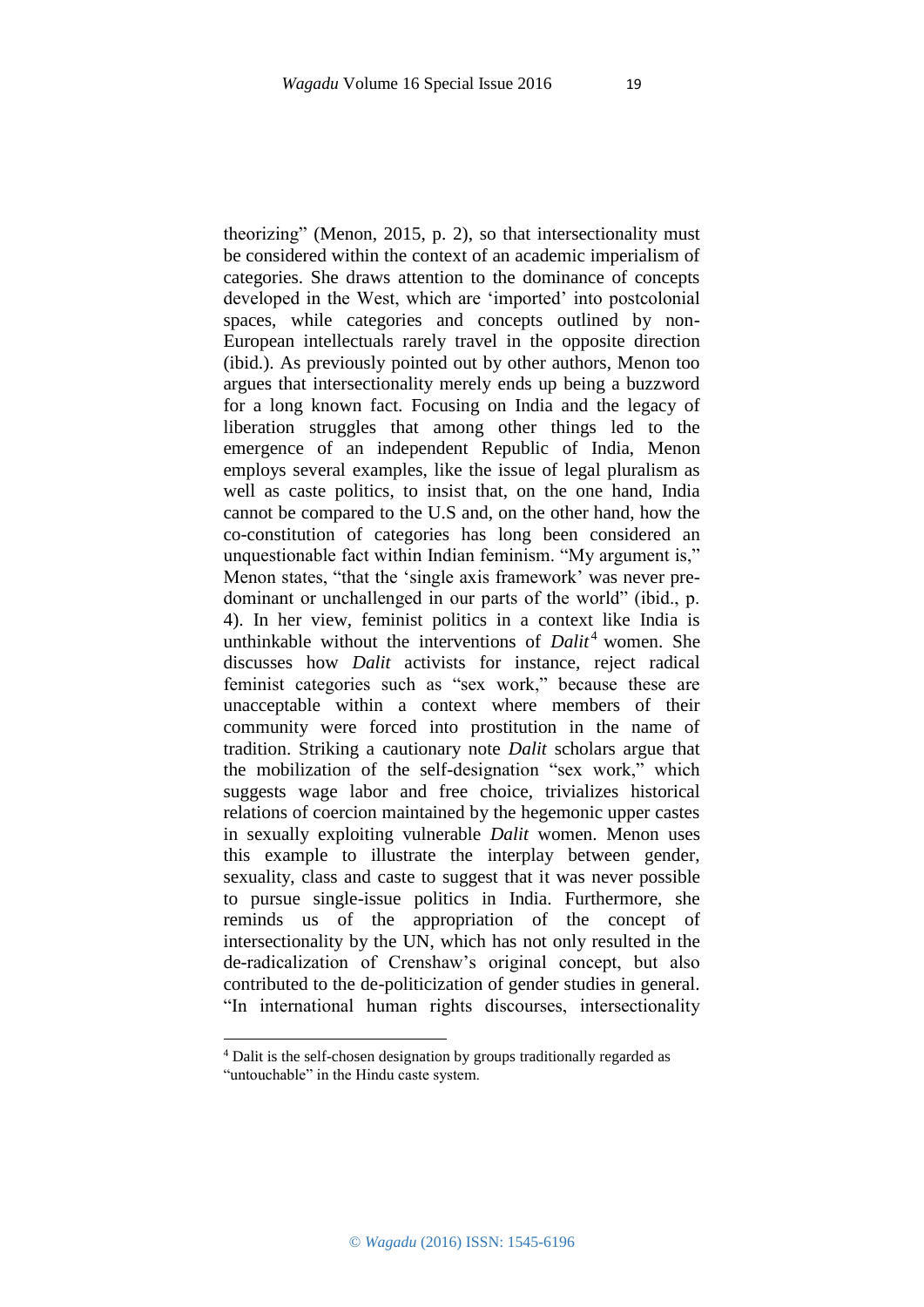helps perform the function of governmentalizing and depoliticizing gender, by assuming a pre-existing woman bearing multiple identities" (ibid, p. 9). This resonates with Gayatri Chakravorty Spivak's (2004) critique of human rights discourse, with which we will engage below. But before we do so, we would like to briefly outline two responses to Menon's intervention: Mary John (2015) is skeptical about the claim that Indian feminist theory has always promoted a multi-issue politics. She is moreover unconvinced that Menon's preferred strategy of destabilization of social categories would facilitate a more inclusive politics (ibid., p. 73). For John, the strength of an intersectional approach lies in its ability to make transparent the problem of multiple and overlapping discriminations "by pointing to a place where identities fail to appear or be recognized as we might have expected them" (ibid.). Here John supports the claim that intersectionality functions as a corrective methodology. John agrees with Menon on the problem of universalism and the assumption that any theory developed in the West can be applied everywhere, while non-Western concepts and theories are not guaranteed the same reception. She, however, suggests that simply rejecting all universalisms is not a viable solution:

> It is true that, given our colonial and postcolonial histories, our intellectual spaces are cluttered with false universalisms. But it is equally true that we have been trapped by false particularisms, and ever false rejections of the universal. (ibid., p. 75)

In response to the critique that the concept of intersectionality is not radically new, John reminds us that Crenshaw never claimed this in the first place; rather Crenshaw always located her concept in the collective history of Black feminism in the US. Finally, Meena Gopal (2015) adds that Menon presents a very selective description of the Indian feminist movement and neglects the category of "class," a common problem in contemporary feminist politics. Despite their differences, all the interlocutors agree that a discussion on the contribution of intersectionality in revitalizing feminist theory and politics is meaningful and fruitful. However, a simple "transplantation"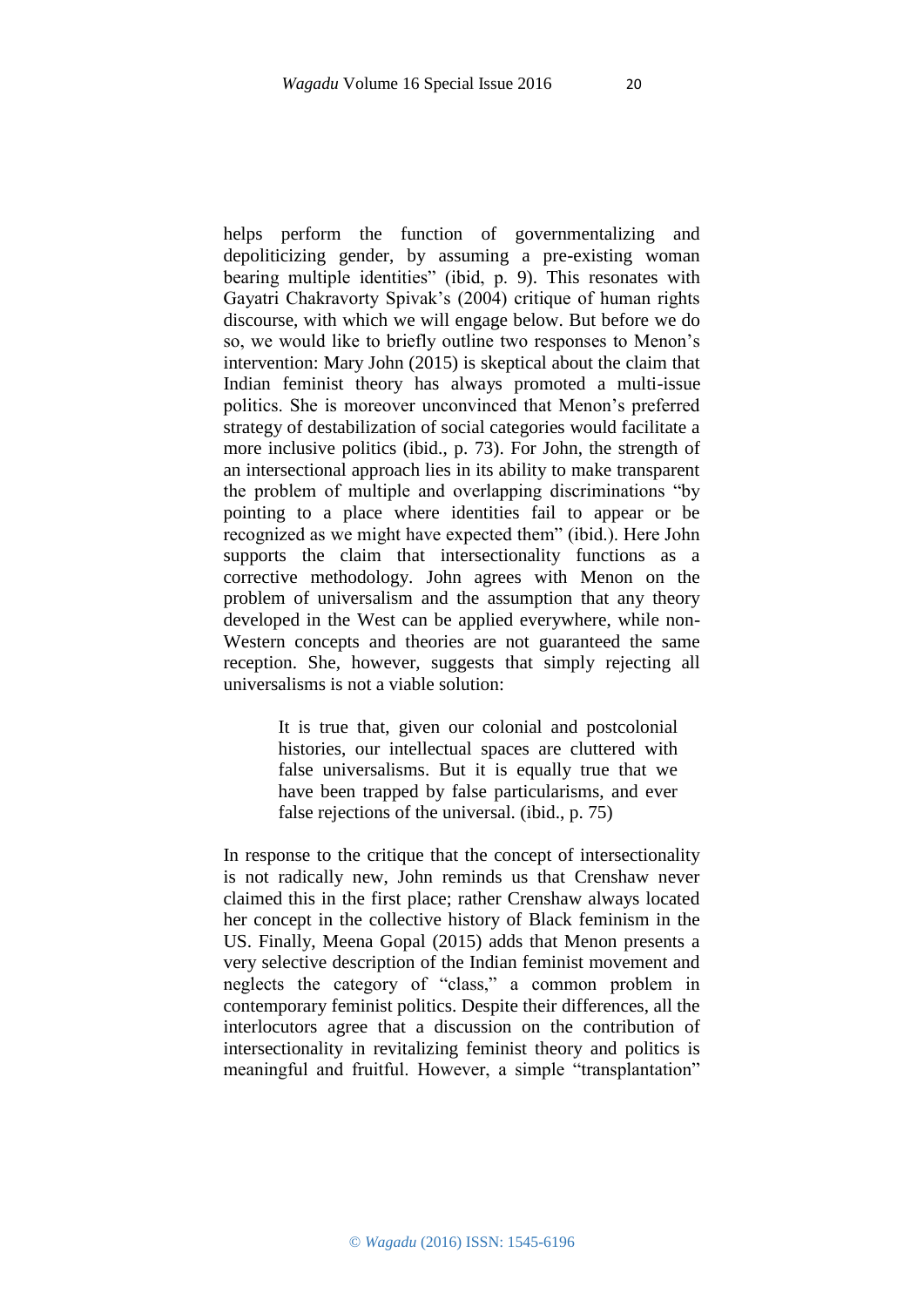from the West onto the postcolonial contexts seems questionable and intellectually dubious. But as John remarks: "Above all else, then, there is a profound need for more critical dialogue across global feminist margins and centers. I, for one, think that intersectionality would make for an excellent candidate in such an endeavor." (Menon, 2015, p.76).

### **Non-performativity of Diversity Politics**

Despite the hype surrounding diversity as an emancipatory concept, the postcolonial feminist Sara Ahmed (2006) suggests that regrettably diversity politics mostly serves as mere lip service in academic and policy discourses. Examining institutional commitments to social change through implementation of diversity and equality programs, she identifies an effect she calls non-performativity of diversity speech. As Ahmed points out, the non-performativity of an utterance does not indicate its failure; rather its very success lies in not doing what it claims, even if it is read as performative, namely, as doing what it pledges. Although the discourses and guidelines surrounding diversity are not completely ineffective, nonetheless they do not necessarily lead to the effects they name and promise, but are still perceived as performative (Ahmed, 2006, p. 104). This generates power effects, in that the non-performativity can be applied and used strategically. The claim made by an institution or university that it is anti-racist or anti-sexist has the paradox effect, such that racism can no longer be criticized within such institutions. Immunized through the self-representation of being anti-racist and diversity-friendly, institutional racism and sexism becomes impossible to name thereby rendering discriminatory practices invisible and making them all the more difficult to contest. The effect is that the non-performative rhetoric prevents combatting that which it pretends to abolish. Ironically, anti-racist and diversity-friendly discourses can, at the same time, function as a resource for these struggles, because they enable the exposure of the gap between claim and practice. On one hand, naming and recognition of discriminatory and exclusionary structures is necessary in order to be able to even imagine equality and justice. On the other hand not every form of ritualized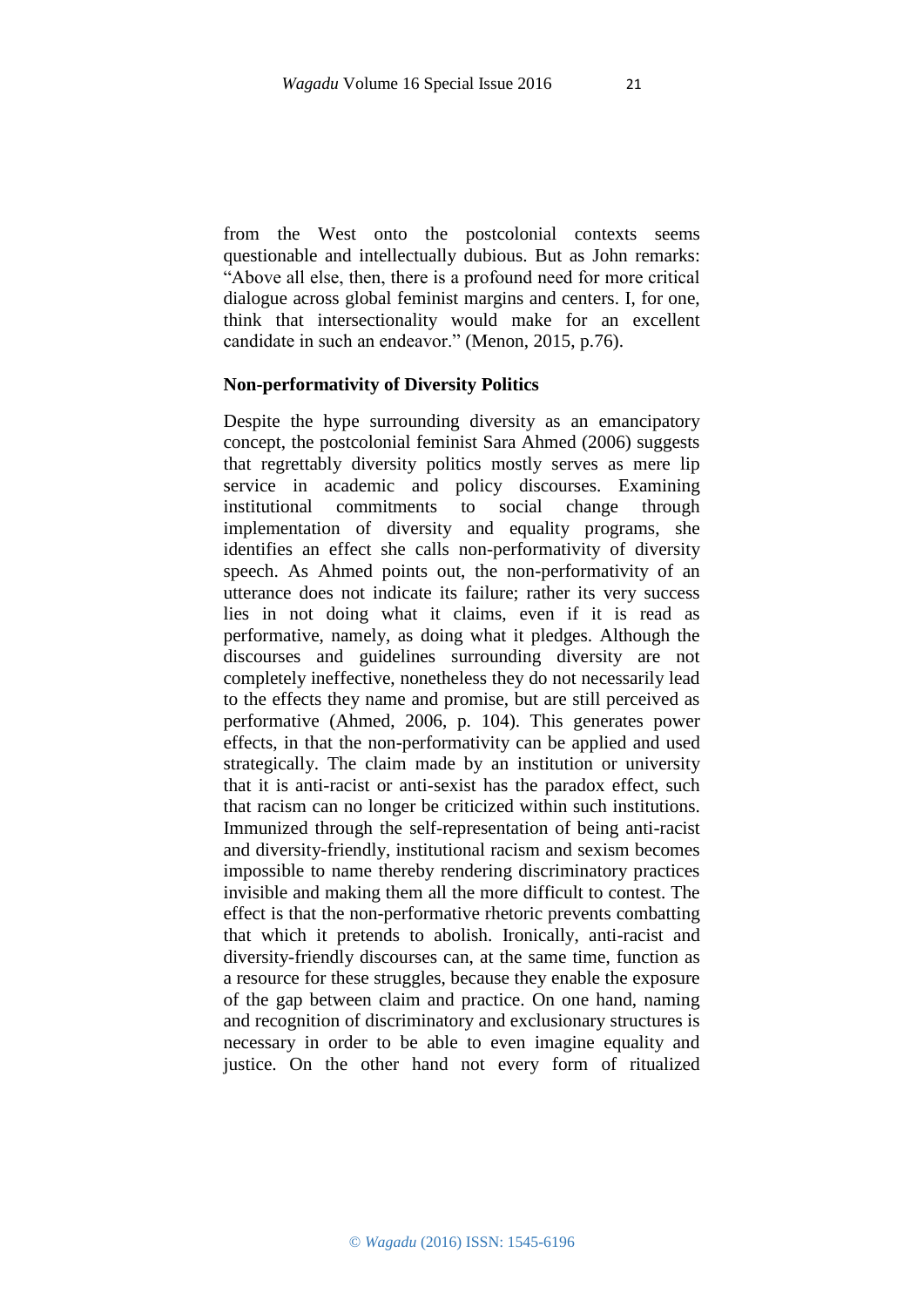distancing from racist or sexist practices fosters the elimination of inequality and injustice. Ahmed states that paradoxically the more the focus on diversity management in institutions such as universities, the less diverse these institutions seem to be. This negative relation between rhetoric and reality indicates the institutional farce performed in the name of diversity politics. An excellent example of this is the proliferation of seals of approval given to institutions to certify them as diversityfriendly. For instance, several evaluations have been introduced to assess the family friendliness of universities. This is essentially part of the marketing strategy towards corporatization and neoliberalization of universities (see Brown, 2015, pp. 175), which present themselves as cosmopolitan, transnational, and diverse as these credentials influence their international ranking. However, despite claims of "doing diversity" the status quo within universities is upheld via Eurocentric and androcentric structures. The rhetoric of diversity and equality is instrumentalized in order to circumvent the accusation of racism and discrimination. At the same time, there is a systematic resistance against the institutionalization of diversity, which would structurally entrench principles of gender and racial equality through changes in the curriculum as well as through more democratic hiring practices. Here we see the ideological function of diversity programs as legitimizing performance indicators (Ahmed, 2006). It is thus imperative to situate the "mainstreaming" of intersectionality politics and diversity management within the historical and economic landscape of neoliberal pluralism and global capitalism that consumes difference as an alibi so that it does not make a difference.

Interestingly, the group that profits most from diversity politics and gender mainstreaming is white, bourgeois, and heterosexual.<sup>5</sup> Even as critical race theory, postcolonial studies,

1

<sup>&</sup>lt;sup>5</sup> A good example of this "institutional farce" is the research group "Black Knowledges" at the University of Bremen that focuses on *New Black Diaspora Studies*, but is an exclusively white initiative without participation of Black scholars. Similarly women of color, migrants, and trans\*persons are under-represented at Gender studies centers that disproportionately employ bourgeois, white, heterosexual scholars worldwide. In India, for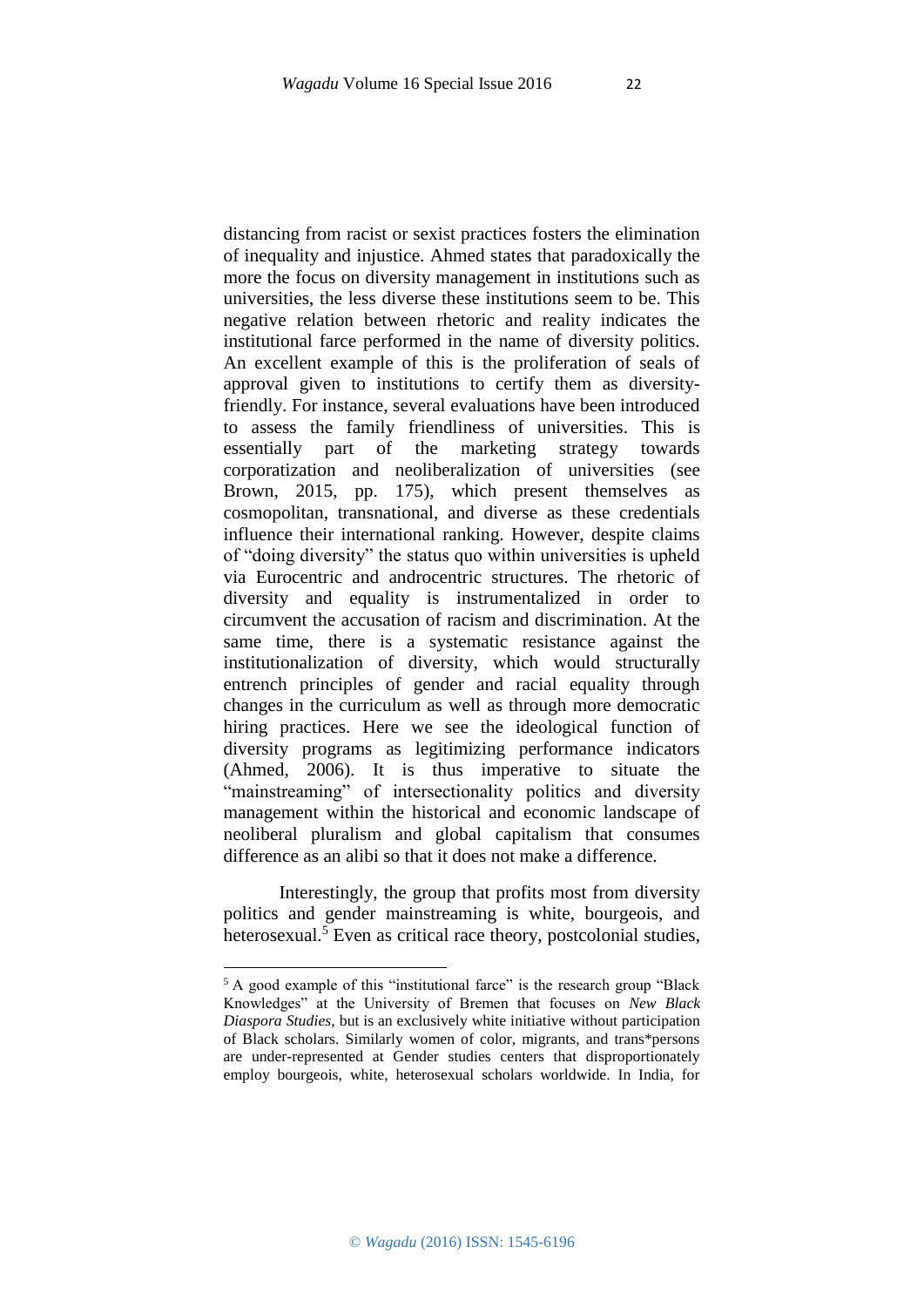diversity, intersectionality, migration, and globalization studies are increasingly core areas of feminist scholarship, the appropriation of knowledge of marginalized collectivities such as migrants and diasporic subjects in promoting the career of hegemonic groups is widespread. This prompts us to ask whether the highly celebrated discourses of diversity and intersectionality deliver equally to all constituencies or whether they function as an instrument for the differential distribution of rights and justice and as career making machines for intellectual elites. Interestingly, straight white men are increasingly staging themselves as victims of diversity politics, even as the pedagogical deployment of intersectionality in feminist scholarship results in re-securing the centrality of the subject positioning of white women (Puar, 2012, p. 52). Women of color, on the other hand, who were supposed to emerge as new subjects of feminism through intersectional analysis, are deployed as simply "articulating a grievance," even as the category is emptied of its specific meaning through scholarly overuse (ibid.).

Another crucial question that needs to be addressed in this context is the status of different categories that are legacies of the modernist imperial project. Being a corrective methodology, one can ideally hope from intersectionality research and diversity strategies to overcome the normative violence inherent in categories such as gender or sexuality even as they mitigate the overemphasis on one category at the cost of neglecting others. Against the straightforward understanding of intersectionality as the analysis of simultaneous inequalities, it would be more meaningful to examine why specific inequalities are given more importance than others in specific moments in specific spaces. Accordingly, the analyses should explore the entanglements of different factors or categories, even as it makes visible how "gender" and "race" or "class and "race" function as conflicting categories of analysis, whilst some categories appear to be more salient than others in

1

instance, there is a growing nationwide pattern where dominant upper castes are increasingly demanding reservation benefits that were constitutionally allocated for marginalized and disenfranchised communities.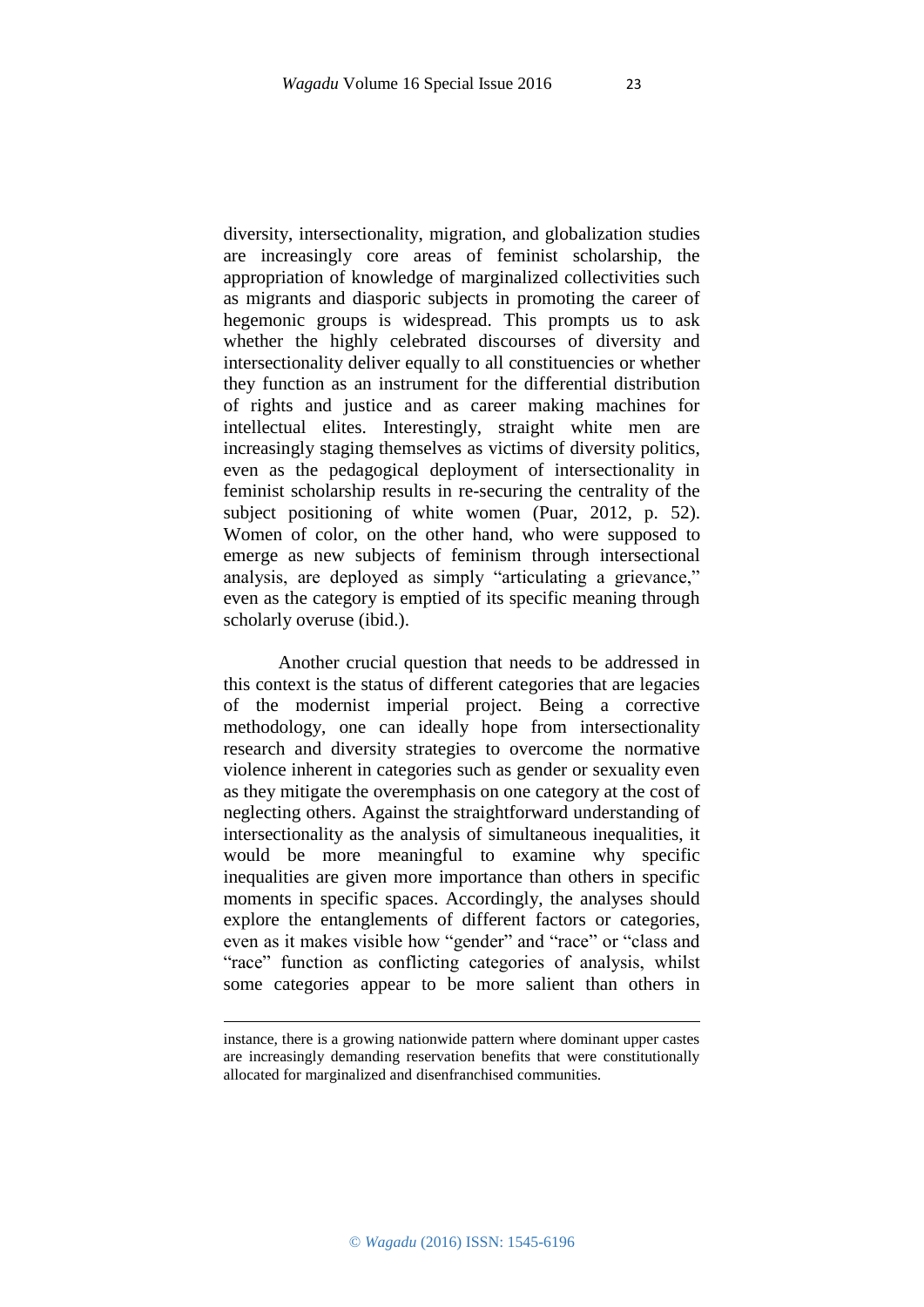specific contexts. For example, the focus on caste within the Indian context is more relevant than  $race<sup>6</sup> -$  and this is also pertinent for understanding the relations of power within the Indian diaspora. Similarly, categories such as "*First Nations*," "*Native Americans*," or "*pueblos originarios*" cannot be simply subsumed under the umbrella term "race" and even less under that of "migration". Neglecting these nuances substantially distorts any examination of (historical) processes of discrimination. Similarly, an over-emphasis on "race" can lead to "class" being disregarded, as Gopal (2015) points out. Spivak explicitly cautions against solely focusing on race and (anti)-racism within the global North, as this does not automatically entail an engagement with the international division of labor, which she considers imperative (Spivak, 1990, p.126). She warns that such a narrow approach does not allow for a contestation of the complex strategies of economic, political, and social disenfranchisement within processes of decolonization:

> I was trying to show how our lives, even as we produce this chromatist discourse of anti-racism, are being constructed by that international division of labor, and its latest manifestations are in fact the responsibility of class-differentiated non-white people in the Third World, using the indigenous structures of patriarchy and the established structures of capitalism. To simply foreclose or ignore the international division of labor because that's complicit with our own production, in the interests of the black-white division as representing the problem, is a foreclosure of neo-colonialism operated by chromatist race-analysis. (Spivak, 1990, p. 126)

Along similar lines, postcolonial scholars caution that the focus on "race" as *the* prominent category within anti-

**.** 

<sup>6</sup> With the increasing migration from different African countries to India and repeated racist attacks against African students, tourists, and businessmen and women, the importance of 'race' in analyzing discrimination is on the rise.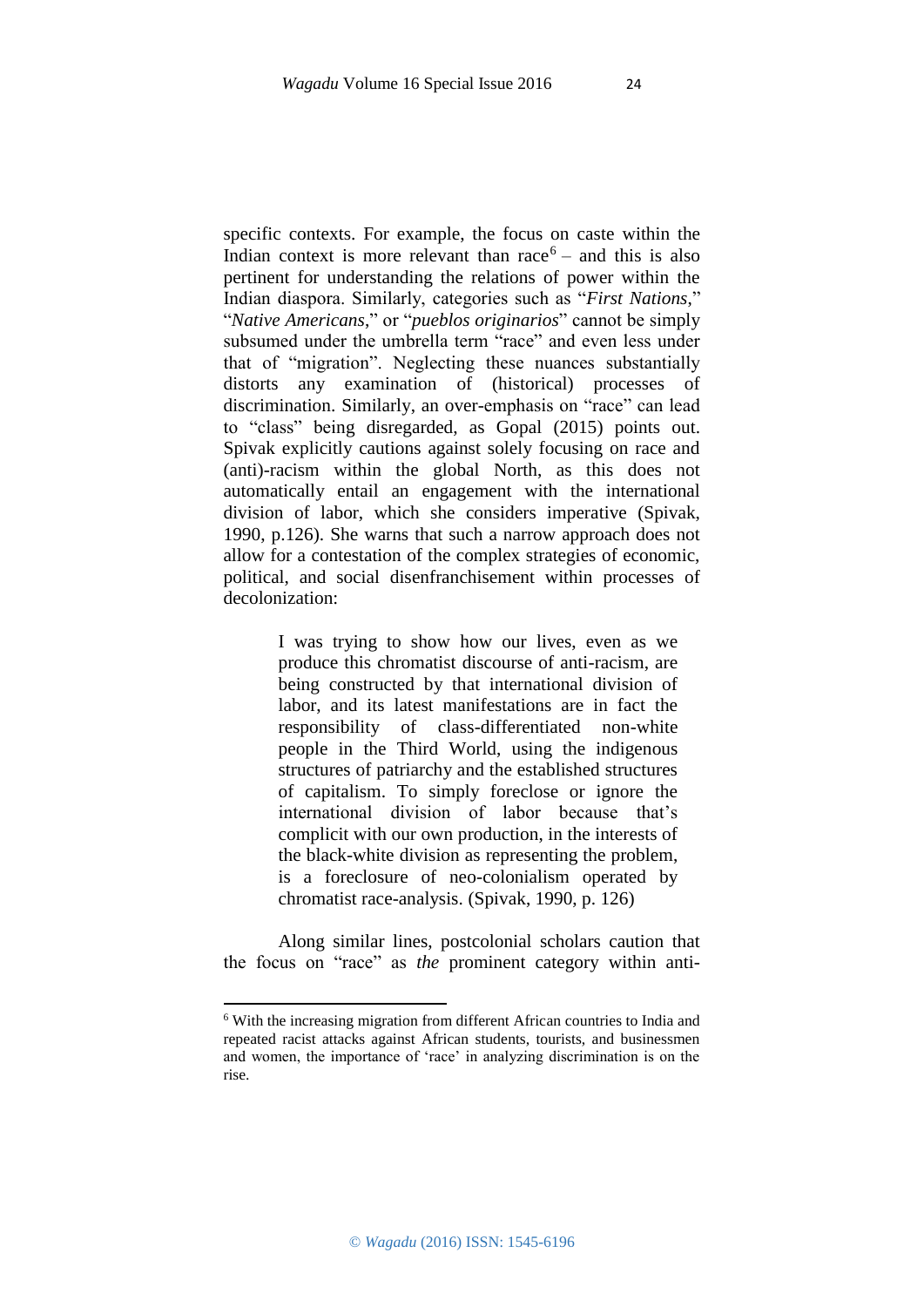colonial formations of resistance has meant that decolonization is equated with dismantling of racist structures and narratives. As Mahmood Mamdani rightly observes, the historical legitimacy of nationalist governments after decolonization was principally measured in terms of whether they initiated an effective de-racialization (Mamdani, 1996, p. 288). Mamdani reminds us that this resulted in "de-racialization without democratization," for instance, in Sub-Saharan Africa (ibid.). Framed as "indigenization program" or as "nationalization," one of the primary aims was to dismantle the privileges that white colonizers had accumulated through racist and imperialist politics. Along similar lines, postcolonial regimes are critiqued for not adequately addressing pre-colonial, colonial, and postcolonial heteronormativities.

In contrast, the debate surrounding intersectionality is at risk of fetishizing the race-class-gender-mantra without paying attention to what issues are rendered invisible and excluded because of this mechanical repetition and Eurocentric reduction. It is no coincidence that the ritualized citation reminds one of the Christian holy trinity. Moreover, whenever the standardized list of categories is quoted, it either conceals other forms of oppression or freezes them into an "etcetera". In addition, Davina Cooper (2004) states that the problem of an intersectional perspective also lies in losing sight of the coconstitution of identities and inequalities, which do not result from intersectional categories. The demand that the intersecting categories be outlined in a clear and orderly manner that is quantifiable and verifiable stems from the fear of having to engage with nebulous and messy dynamics of political power. Irritation and disorientation that result from dealing with the complexities of social injustice are seemingly tamed through strict methodological guidelines. Ultimately one can observe a comeback of not only a universalist perspective but also of essentialist tendencies.

In *Gender Trouble* Judith Butler alludes to this when she mentions the almost embarrassing "etc." at the end of the "list of categories" (cf. Butler, 1990, p. 143). Here the "etcetera" as punctuation mark can simultaneously be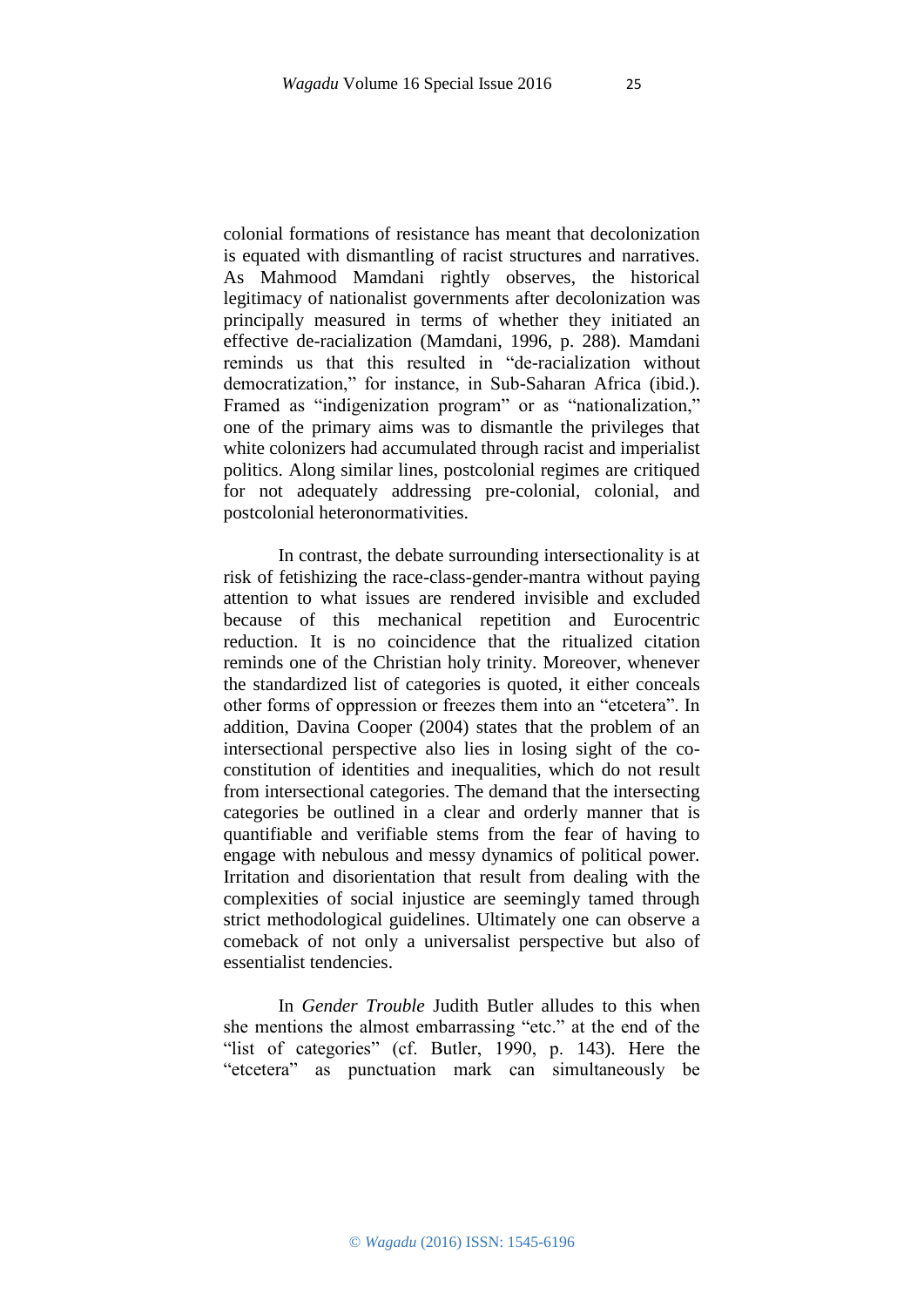interpreted as exhaustion and excess and should be the starting point for feminist self-critique. Once again universalist practices gain access through the backdoor by way of the dominant particular. This is why Butler clearly cautions against a politics that aims to create "positions" from where excluded groups can speak. Herewith she objects to a logic in which "positions" function as immaculate, coherent "categories" (Butler, 1993, pp. 111). In her view, the effort should not be to think race*,* sexuality, and gender in relation to each other *as if* they are "fully separable axes of power" (ibid., p.116). Rather, the theoretical proliferation of "categories" or "positions" should itself be questioned. Similar to Butler, Menon (2015) raises the question whether intersectional analysis should limit itself to analyzing marginalized and privileged positions or whether a more urgent and radical critical intervention necessitates a destabilization of the same.

# **Intersectionality versus Assemblage: The Politics of Positionality and Fluidity**

An attempt to supplement intersectionality as a tool for political intervention is made by Jasbir Puar (2012), whose mobilization of the Deleuzean idea of assemblage<sup>7</sup> offers a mapping of fleeting, de-centered, and unstable bodies as opposed to politics of intersectional subject positioning. Puar explains that "intersectional identities are the byproducts of attempts to still and quell the perpetual motion of assemblages, to capture and reduce them, to harness their threatening mobility" (2012, p. 50). While intersectionality deploys the subject as a primary analytic frame and is concerned with multiplicity of subject identity, assemblage is marked by openness for the unknown and indeterminate. As opposed to the fixity of categories, identities, representations, and naming that informs the intersectional approach, the concept of assemblage addresses

1

 $^7$  As Puar (2012, p. 57) explains, assemblage is not an assortment of things, nor is it a statement about states of affairs, rather it indicates practices, relations, connections, and patterning of energies, forces, and affects that give rise to concepts and content. It is more important to understand what assemblage *does* than what it *is.* Assemblage outlines the affective conditions necessary for the event-potential to unfold (ibid., p. 61).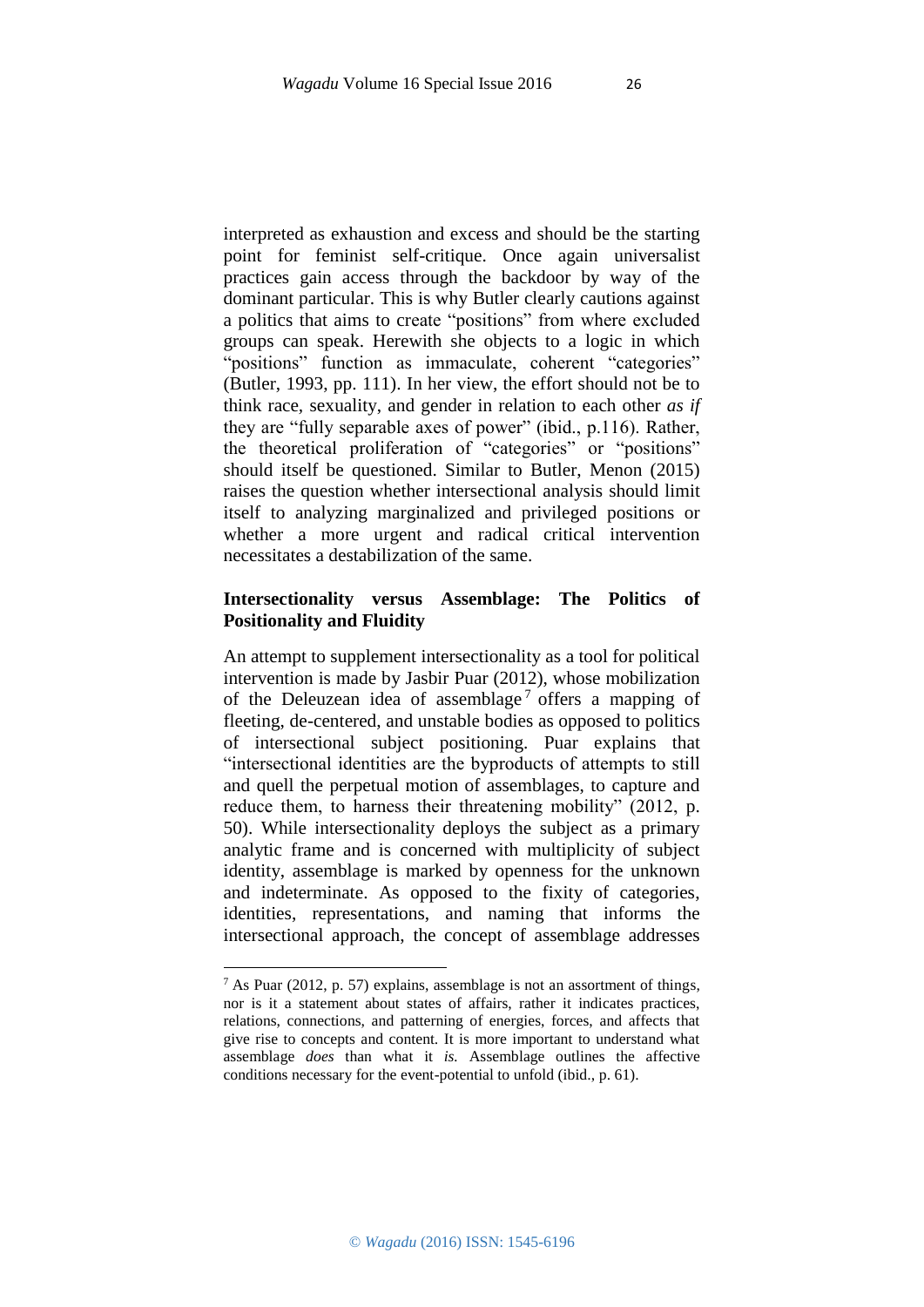the messiness and contingency of forces and practices. Although intersectionality and assemblage both work towards examining how subjects emerge as effects of specific historical, economic, social, cultural, and political conditions, unlike Crenshaw Puar does not stop at addressing the co-constitution of racism, sexism, heterosexism, ablebodiedness, but concerns herself with biopolitics. Instead of analyzing difference in terms of race, class, gender, sexuality, religion, or even the category 'human,' the focus is on temporality, corporeality, and affect. In contrast to the intersectional attention to the political identity of women of colour, the Deleuzian notion of assemblage is about the fluid entanglements between disparate and multiple elements that are jumbled together without being neatly organized. There is no organic whole, but rather lines of articulation, segmentarity, strata, territories, flight, and movements of destratification and deterritorialization (ibid.). Assemblage is unattributable, namely, multiplicity without attributes that deprivileges positionality. Identities are considered to be multicausal, multidirectional, and liminal. Instead of bodies with identifiable gender, race, or other characteristics, the focus is on becoming, intensity, acceleration, rupture, and speed. Assemblage is marked by constant transformation, wherein properties of the constituent elements disappear and emerge in other forms. There are no underlying organizational principles, rather corporeality and embodiment is constituted through registers of consolidation.

In place of the intersectional focus on the additive power of discrimination or disenfranchisement, assemblage, through analysis of the capture of movement and controlling lines of flight, examines how stratified, hierarchical spaces and inequalities are created (ibid.). While the intersectional analysis ends up explaining identity in terms of a finite set of combinations of various recognized categories, assemblage identities are subversively unintelligible, thereby enabling interventions outside the normative frames. Empirical approaches understandably favor policy-friendly intersectionality to assemblage theory, for the former offer neat categories in which a combination of traits can help understand social phenomena, while the latter frustrate straightforward data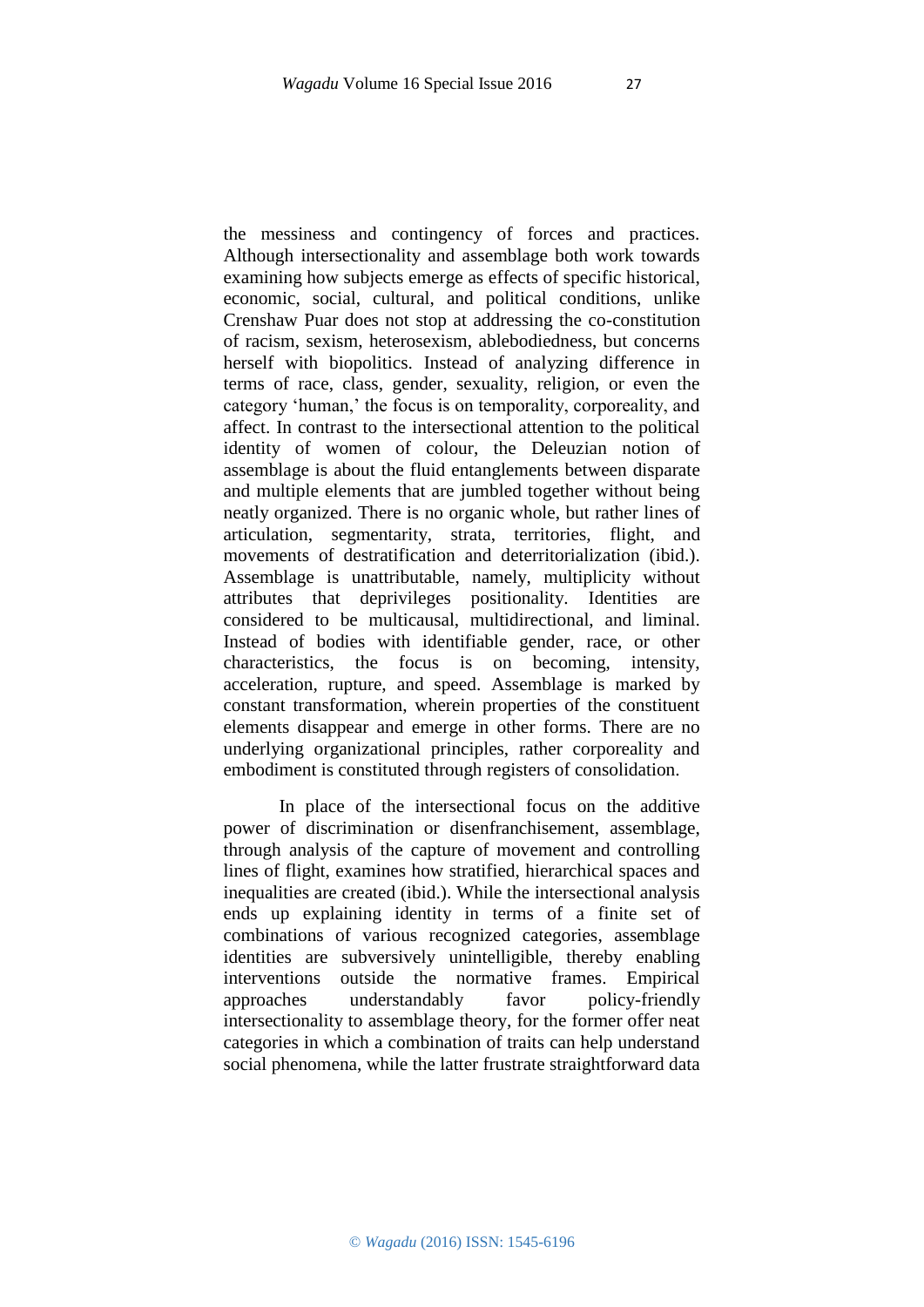collection and analysis. In response to the doubts about the political applicability of assemblage theory in contrast to the usefulness of intersectionality as a successful tool for social and scholarly transformation, Puar (2012, p. 50) upholds the efficacy of nonrepresentational, non-subject-oriented politics as proposed by Gilles Deleuze. Another important critique of intersectionality from the perspective of assemblage theory is its "problematic reinvestment in the humanist subject" (Puar, 2012, p. 55). This intervention questions whether "the marginalized subject is still a viable site from which to produce politics, much less whether the subject is a necessary precursor for politics" (ibid.) and whether new forms of exclusions are produced in the process of promoting inclusion through the determination of identity through discourses of difference. In "de-exceptionalizing" human subjectivities and bodies (Puar, 2012, p. 57), the performativity of politics is framed beyond human agency. Rather than understanding subjectivity in terms of embodied identities, categories like race, gender, sexuality become encounters, variations, and arrangements between bodies that emerge through processes of deterritorialization and reterritorialization (ibid.).

While Puar is critical of the narrowness of the representation politics of intersectionality and the identitarian interpellations it invokes, Kathy Davis argues that "intersectionality promises feminist scholars of all identities, theoretical perspectives, and political persuasions that they can "have their cake and eat it, too". (Davis, 2008, p. 72). In contrast to Davis, who emphasizes the strengths of intersectional approaches, we would like to draw further attention to some negative aspects that indicate an impossible desire for "one size fits all" diagnosis. Davis argues that intersectional approaches initiate a "discovery process," which not only promises new critical insights, but is ongoing and thus potentially never-ending (ibid.). However, in our view, the global North remains the key point of reference around which critique is formulated, and thus the perspective remains Eurocentric. Categories such as sexuality and class are marginalized, although they form important organizing principles for processes of decolonization. All in all, it can be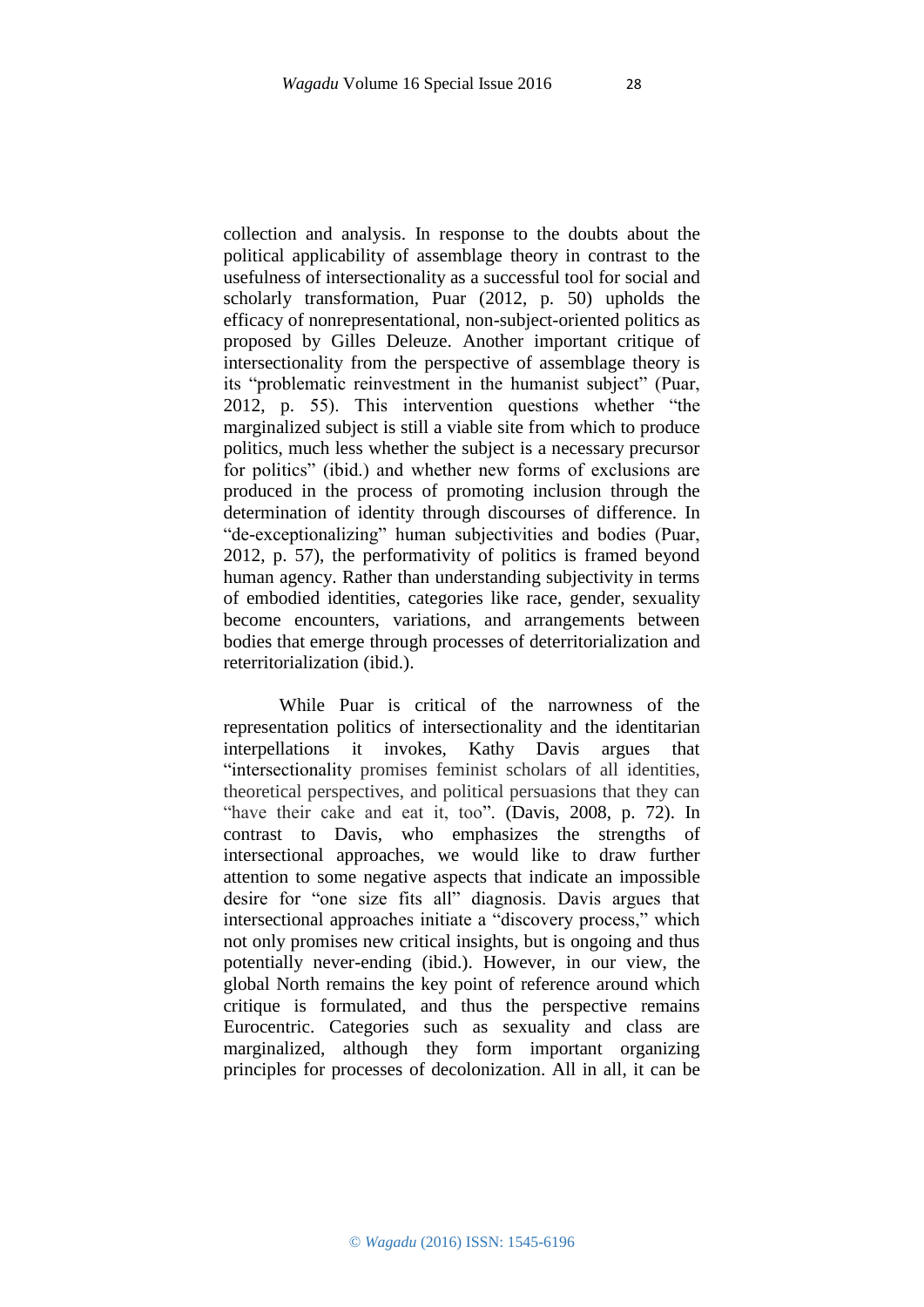said that the perfunctory repetition of the race/class/gender formula constitutes a problem of universalism and therefore one of depoliticization of critical interventions.

This raises the following questions: Who profits from intersectionality and diversity politics? Do they, for example, give subalternized subjects the opportunity to intervene in hegemonic structures or do they instead reify dominant academic discourses and political practices? Does this not end up with the global North once again being self-absorbed in the guise of justice?

Especially the coalescing of intersectionality and interdependence theories can be politically risky in that it neglects the transnational dimension of inequality and injustice. The interdependence approach refers to the reciprocal dependency of nation states, particularly with regard to their economic structures. The other question that needs to be addressed is whether the focus on identities is at the expense of neglecting structures. The aim here is not to revive the old debate between recognition versus redistribution or give priority to political economy over cultural practices. For it is obvious that reductionist economic analyses are just as problematic as "mere" cultural perspectives. No collective "only" suffers from economic exploitation just as no collective is "only" victim of cultural oppression. Furthermore recognition should not be understood as a goal in itself with no link to the question of redistribution. Our approach neither rejects intersectionality or diversity nor does it favor class politics over race*,* gender, or sexuality*.* Hierarchizing political fields would be counter-productive, even as stringent intellectual contemplation of the function of different categories within contemporary geopolitics is urgent. Here it is important to take Crenshaw's warning seriously when she advises that: "Intersectionality should not become a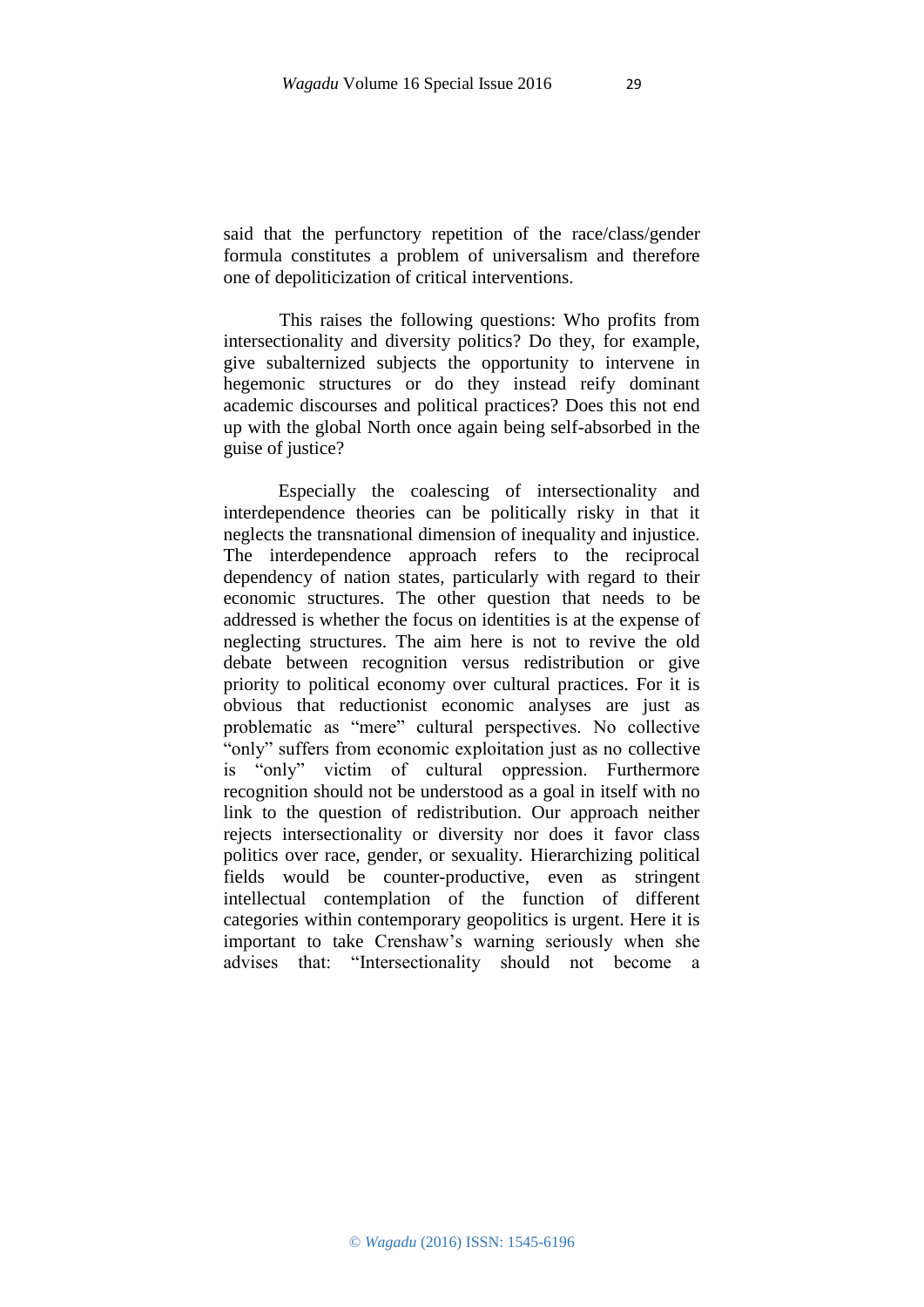competition between those claiming oppression". <sup>8</sup> Spivak similarly remarks:

> To see the problem of race simply in terms of skin color does not recognize that the only arena for that problem is the so-called white world, because you are focusing the problem in terms of blacks who want to enter and live in the white world, under racial laws in the white world. That obliges us to ignore the fact that in countries which are recognized as Third World countries, there is a great deal of oppression, class oppression, sex oppression, going on in terms of the collusion between comprador capitalists and that very white world. The international division of labor does not operate in terms of good whites, bad whites and blacks. A simple chromatism obliges you to be blind to this particular issue because once again it's present in excess. (Spivak, 1990, p. 126)

The critical impulses offered by intersectional approaches are politically important, as pointed out by even critics like Puar. This is why it is necessary to explore their limitations in order to revitalize them. In light of our entangled histories and futures, it is politically naïve to locate political responsibility within national boundaries. Despite various efforts to overcome the economic determinism and understand power and oppression from a multi-dimensional perspective, the intersectional approach and diversity politics fail precisely because they disregard transnational dimensions of social inequality as a legacy of colonialism. This leads us to the challenges of operationalizing intersectionality and diversity in the context of undoing injustice and inequality domestically as well as globally.

1

<sup>8</sup> Kimberle Crenshaw at the conference "Celebrating Intersectionality?", Goethe University Frankfurt on 23.01.2009.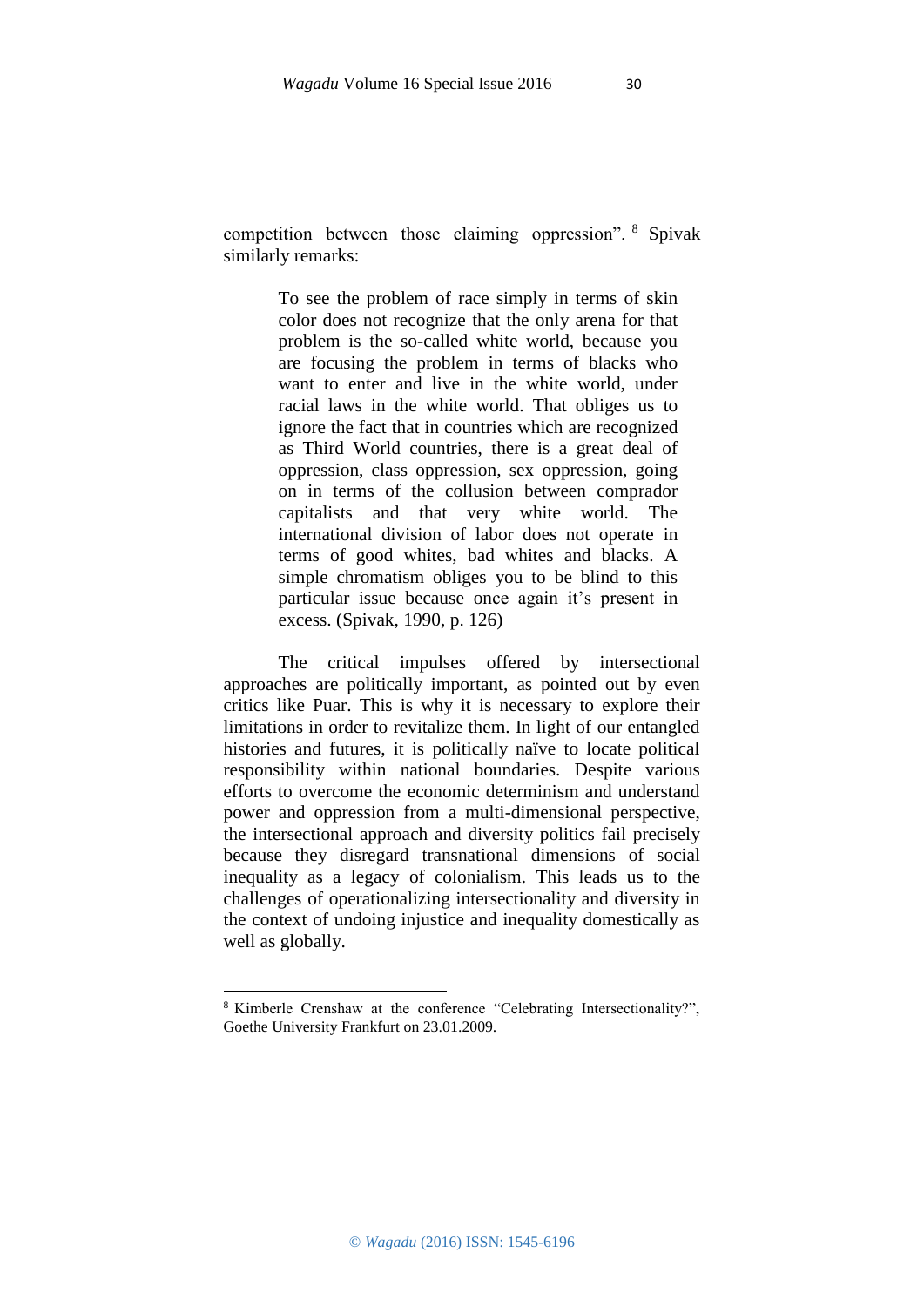### **Righting wrongs**

From a postcolonial perspective, the notions of gender justice and equality, which are key norms of intersectionality and diversity politics, are embedded within historical processes of righting past wrongs, even as they frame contemporary discourses of development politics and human rights (see Spivak, 2004). These norms determine what qualifies as unjust and what mechanisms and tools are considered adequate to undoing wrongs. They also determine who is heard and who has the power to refuse to listen (see Spivak, 1994/1988; also Castro Varela/Dhawan, 2015, pp. 186).

Different understandings of the means for achieving gender justice and equality impose competing roles and expectations on national and international actors and organizations (ibid.). On the one hand, the state is increasingly being replaced by non-state actors like international NGOs and representatives of social movements, who enjoy a high level of legitimacy in the international public sphere to globally monitor issues of human rights abuses. On the other hand, it is argued that the state is indispensable for redistributive justice even as it should be held responsible for protecting its citizens. Varying interpretations of the role of governments, international organizations, and civil society actors produce very different strategies for gender justice such as empowerment of vulnerable persons through enabling political participation or economic self-sufficiency through provision of micro-credits or gender mainstreaming. Understanding the ideological and cultural legitimization for subordination of vulnerable groups within each arena can help identify how to overcome injustice.

An intersectional approach unfolds how justice in the realm of gender politics is not just a question of equality between the sexes; it also includes other factors like race, class, religion, and able-bodiedness, to name a few. This implies that women (or men) cannot be identified as a coherent or homogenous group. Instead, gender cuts across all social categories, producing different conceptions of justice. As pointed out by postcolonial scholars, processes of justice –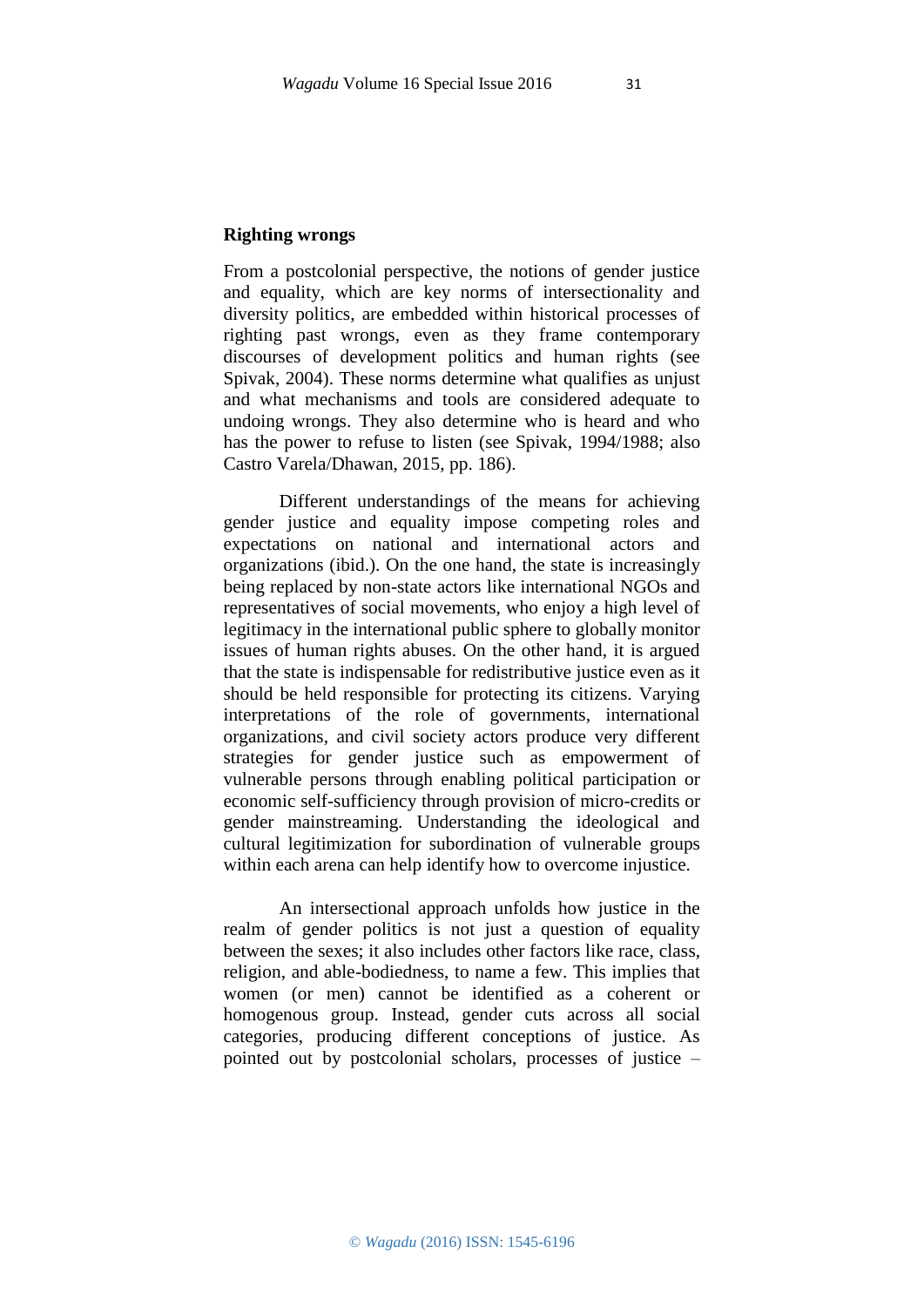economic, social as well as political – go hand in glove with processes of democratization and decolonization, which must be framed transnationally. In summary, the question of decolonization must neither be limited to anti-racist politics in the global North nor a celebration of diversity, plurality, and difference in the metropolis. Otherwise diversity politics ends up being a catchy "feel good" marketing strategy (as with "United Colors of Benetton"), which makes sure that differences don't make a difference. At the same time, stringent criticism and rigorous introspection will make transparent the blind-spots implicit in an intersectional approach against the backdrop of current structures of global interdependence and contemporary geopolitics. Nowadays it should be impossible to imagine a critical political practice that does not take the global dimensions of social inequality into account. Despite varied efforts to understand power and domination from a multidimensional perspective, the intersectional approach at times fails at meeting this challenge, because of its disregard of transnational dimensions that are a direct consequence of colonialism (Castro Varela, 2015, pp. 298). In our view the predominant focus on metropolitan spaces within academic debates on intersectionality and diversity can be read as symptomatic for an implicit Eurocentrism. In contrast to Menon's critique, which stresses the non-transferability of concepts and disregard of postcolonial contexts, we consider it problematic that the structural effects of international labor division and the overexploitation of third world gendered labor is inexcusably neglected within debates on intersectionality. In light of the focus on the global scope of justice, the political challenge we face, in our opinion, requires a rethinking of a methodological nationalism, which follows the "assumption that nation/state/society is the natural social and political form of the modern world" (Wimmer/Glick-Schiller, 2002, p. 302). The global North and the global South are interwoven within a context of economic interdependence, which is characterized by a power asymmetry and a history of imperialism. It is therefore urgent to problematize the production of dominant epistemologies and methodologies, which privilege the perspectives of the global North that are a consequence of neocolonial systems of power. At the same time, the everyday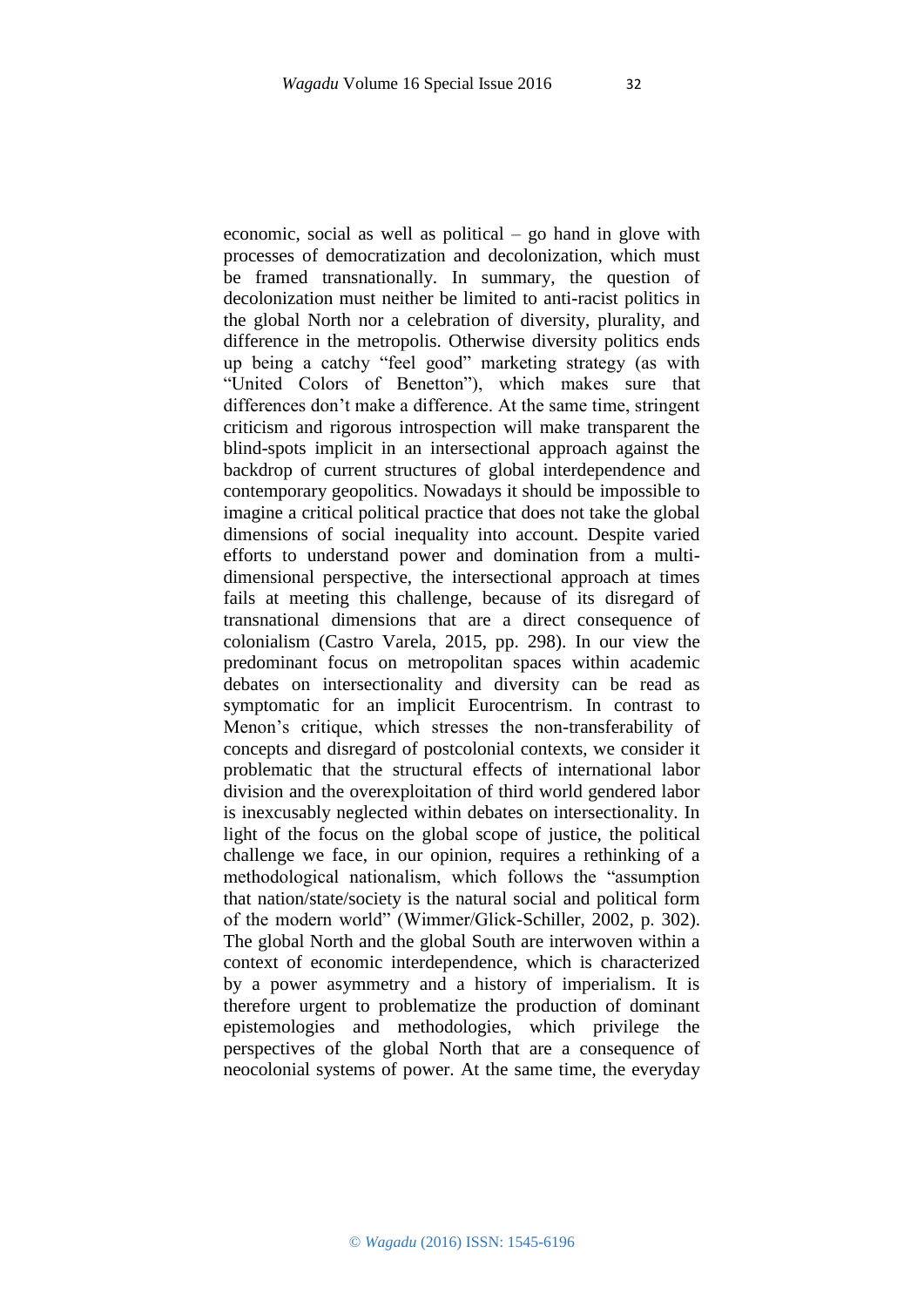situation of vulnerable subjects within the global South, for example, the daily experiences of oppression and exploitation of *Dalit* women in India, as mentioned by Menon, are overlooked. It is imperative to apply a postcolonial historical perspective that takes macro-economic structures into account in order to understand and analyze how current dynamics of global interdependence have emerged and the challenges they bring with them. It neither suffices to list diverse grounds of discrimination without employing a historical as well as transnational perspective, nor is it helpful to uncritically conjure transnational alliances or to simply push for a subversion of social categories, in the hope that once we overcome differences, they will stop making a difference. This is the promise made by the free market as well as populist politics, namely, that we live in a post-feminist, post-racial world. As evidence we are offered examples of successful men and women, both black and white, as proof of effective diversity politics.

If colonialism was marked by economic exploitation, political domination, undermining of indigenous socio-political institutions, and deprecation of non-European epistemologies, neo-colonialism has ushered in economic and social restructuring globally. In light of this, the tools that have constituted the arsenal of postcolonial feminist scholarship need to be refashioned. Although feminist initiatives are increasingly transnational, the notion of "women's interest" shared by all regardless of race, class, religion, and nationality has led to advocating general solutions to global problems, which are seen to apply to all women universally. Gender programs for transnational justice often represent Third World women as "in need of help," thereby legitimizing external intervention. Insofar as Western feminists have participated in these kinds of universalizing political discourses and denied the possibility of non-Western forms of gender justice, they have contributed to reinforcing the Eurocentric bias in the pursuit of justice, whilst holding on to a form of solidarity that reinforces established hierarchies.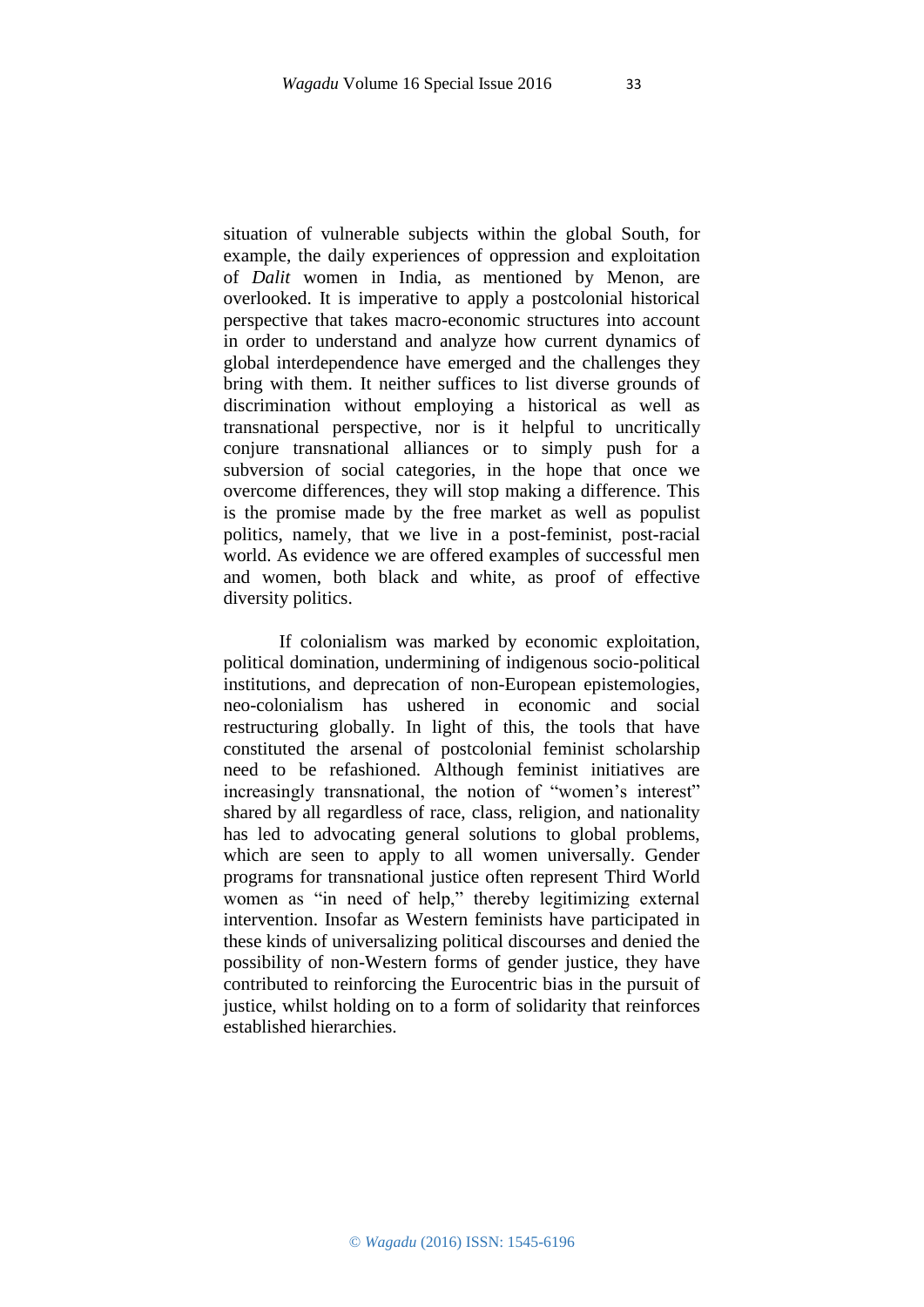Spivak reproaches Western feminists like Martha Nussbaum for appropriating "Third World" women's narratives in order to find a "philosophical justification for universalism;" rather than being open to the other, Nussbaum brings "the other into the self" (Spivak, 2004, pp. 567-8). Emphasis on an everexpanding catalogue of rights is dangerously confused with empowerment of third world women. The problem of the universalization of human rights is particularly visible in the domain of gender rights. The main issue here is that women's rights discourse essentializes "local culture". CEDAW, for example, takes Western rights as modern and per se emancipatory, while locating the source of "Third World" women's oppression mainly in the domain of traditional cultural practices, legitimizing the idea that modernity frees them. Violence against women is fetishized, reinforcing notions of barbaric and patriarchal African, Hindu, or Islamic traditions (Kapoor 2008, pp. 35).

The culturalization and individualization of women's rights diverts attention from broader questions of global structural inequality. While human/gender rights are being promoted by Western development organizations, many Western governments have a history of supporting brutal, authoritarian regimes in the global South. Moreover, it is important to note that many human/gender rights violations are the direct result of structural adjustment policies, promoted by some of the same donors that now dispense human rights (Kapoor 2008, pp. 36). States' flaunting of rights by banning unionization, disciplining women workers, supporting child labor, allowing lower-than-minimum wages, turning a blind eye to toxic working conditions, and cutting food and education subsidies are all legacies of neoliberal adjustment policies. Thus ironically even those development agencies, which are critical of structural adjustment, for instance human rights NGOs, end up reinforcing neo-colonialism when they uncritically promote liberal-universalist human rights (Castro Varela, 2011; Dhawan, 2014). The rights agenda serves to consolidate the institutional power of international organizations, while functioning as an alibi for strategic or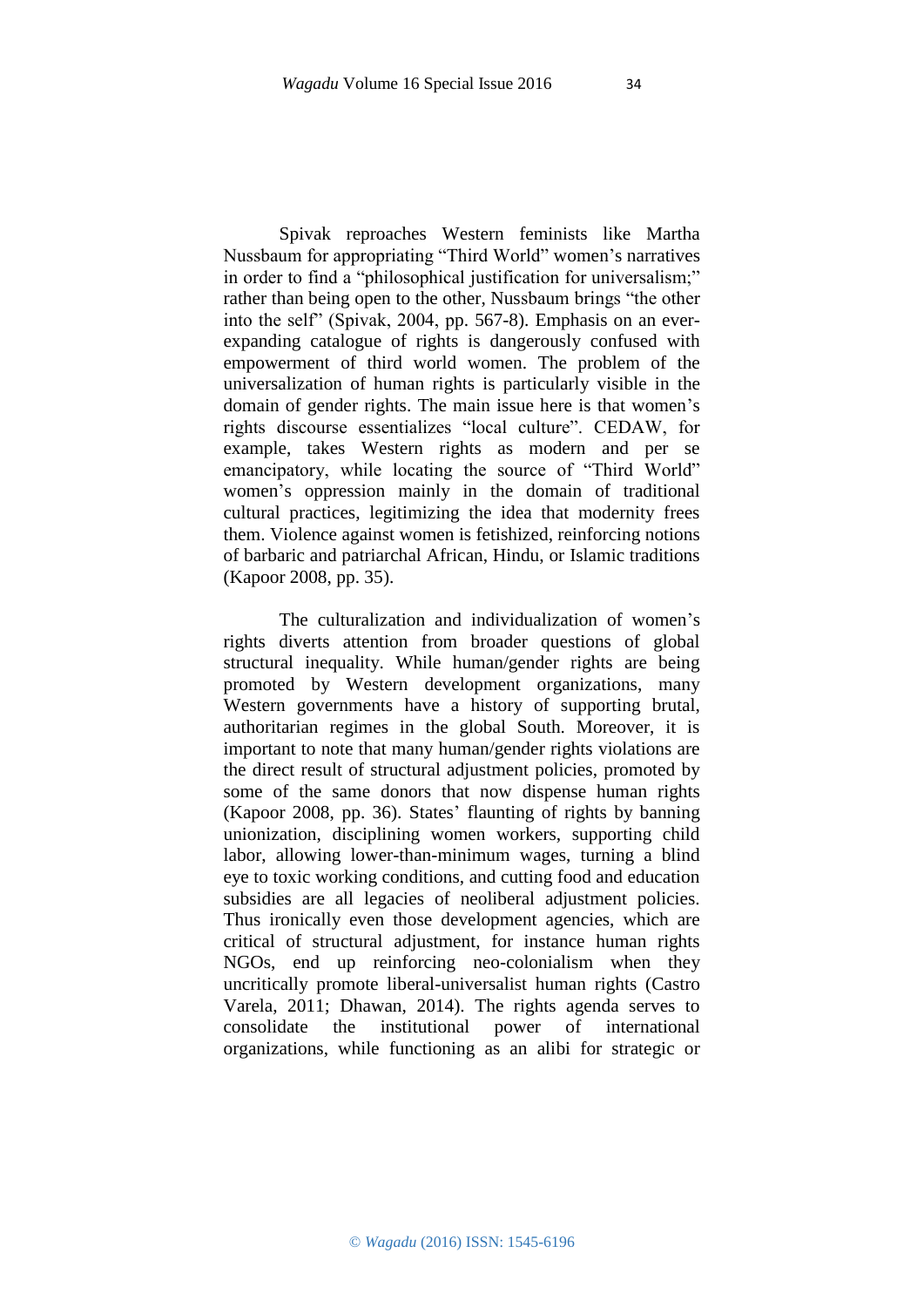military intervention, often under the pretense of "responsibility to protect" (Spivak, 2004).

### **The critique of what one cannot not want**

In our opinion the future of anti-discrimination and global justice politics lies in an "affirmative sabotage" (Spivak, 2012), a strategy that transforms the instruments of the dominant discourse into tools for its transgression. Despite its implicit non-performativity, diversity and intersectionality politics remain indispensable: "we cannot not want them" (ibid, p. 4). Accordingly, instead of a categorical rejection of the ideologies of the rights-bearing subject, we plead for a reconfiguration and supplementation of norms that inform these approaches by inquiring into what is prior to and beyond what is recognized as legitimate political subjectivity. Furthermore, the deployment of a transnational perspective, which is historically informed, is imperative. We need to confront the paradox that whenever categories are listed with the aim of providing a comprehensive analysis of varied grounds of discrimination or exclusion, this itemization risks concealing certain moments of oppression that are not adequately reflected by these inventories. There is the danger of inadvertently homogenizing and essentializing messy social identities, experiences, and practices. What is urgently needed is a deconstructive vigilance with regard to both the categories as well as the frames of analysis. Political interventions need to be context specific even as they must overcome "methodological nationalism" to encompass both the local and the global. They should proffer strategies of resistance without disavowing that resistance produces its own registers of exclusion and appropriation. And finally, as Menon rightly points out: "The subject of feminist politics has to be brought into being by political practice". Here intersectionality and diversity can make an important contribution if conditions of non-performativity can be overcome.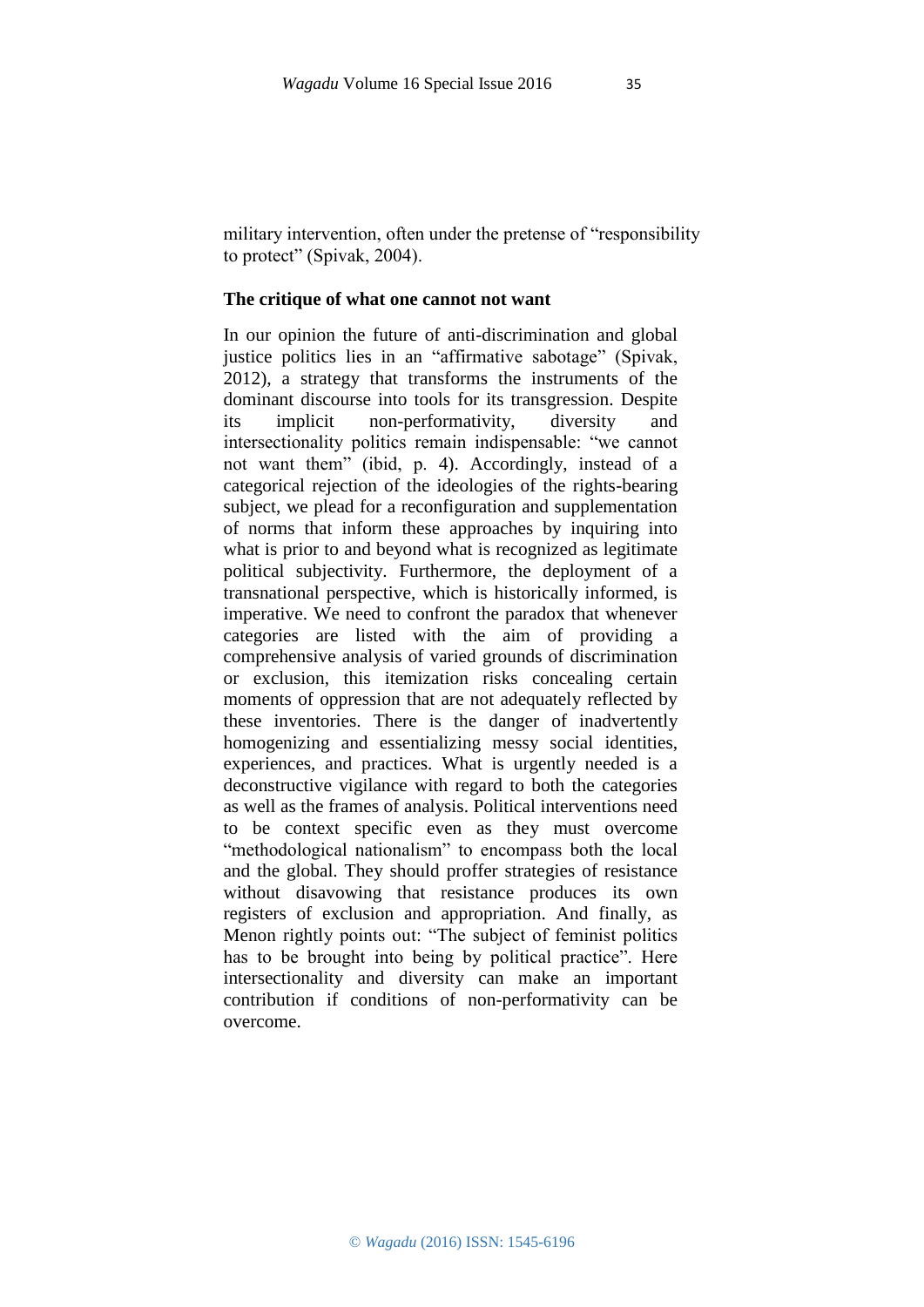#### **References:**

- Ahmed, S. (2006). The non-performativity of anti-racism. *Merideans: Journal of Women, Race and Culture, 7 (1)*, 104-126.
- Anzaldúa, G. & Moraga, C. (1981). *This bridge called my back: Writings by radical women of color*. Gastonia, North Carolina: Persephone Press.
- Butler, J. (1990). *Gender trouble: Feminism and the subversion of identity.* New York/London: Routledge.
- Brown, W. (2015). *Undoing the demos. Neoliberalism's stealth revolution*. New York: Zone Books.
- Combahee River Collective (1984[1978]). The Combahee River Collective Statement. In B. Smith (Ed.), *Home girls: A black feminist anthology* (pp. 264-274). New York: Kitchen Table: Women of Color Press.
- Castro Varela, M. (2011). 'Wir haben das Recht auf kostenlose Geschirrspülmaschine'. Soziale Gerechtigkeit, Recht und Widerstand'. In María do Mar Castro Varela/ & N. Dhawan (Eds.). *Soziale (Un)Gerechtigkeit: Kritische Perspektive auf Diversität, Intersektionalität und Anti-Diskriminierung* (pp. 36-61). Münster: LIT.
- Castro Varela, M. & Dhawan, N. (2015). *Postkoloniale Theorie: Eine kritische Einführung* (2nd ed.)*.*  Bielefeld: transcript.
- Cooper, D. (2004). *Challenging diversity. Rethinking equality and the value of difference*. Cambridge: Cambridge University Press.
- Crenshaw, K. (1991). Mapping the margins: intersectionality, identity politics, and violence against women of color. *Stanford Law Review*, *43 (6)*, 1241-1299.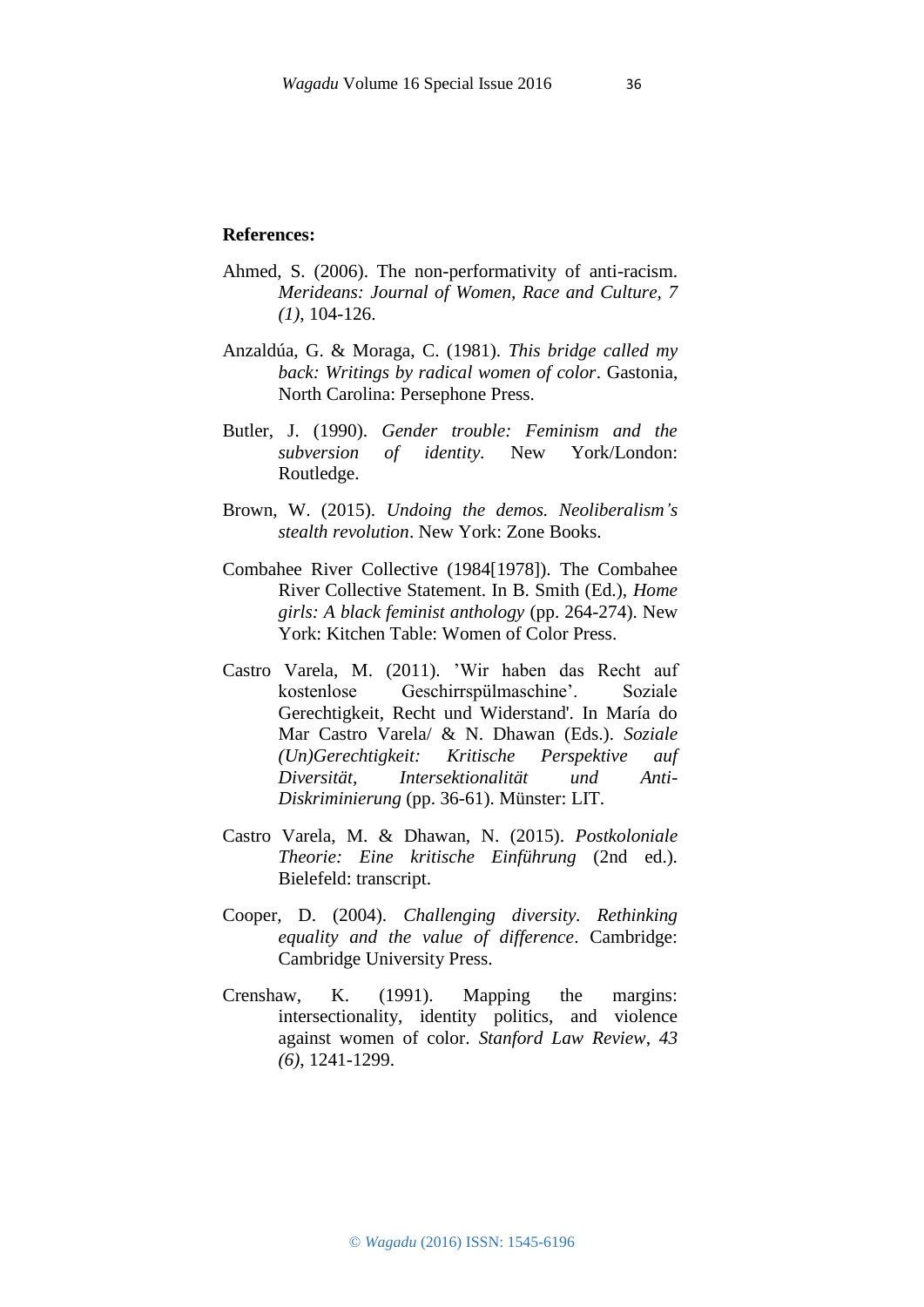- Davis, K. (2008). Intersectionality as buzzword. *Feminist Theory, 19(1)*, 67-85.
- Dhawan, N. (2014). Affirmative sabotage of the master's Tools: The paradox of postcolonial enlightenment. In N. Dhawan (Ed.) *Decolonizing enlightenment: Transnational justice, human rights and democracy in a postcolonial world* (pp. 19-78). Opladen/Berlin/Toronto: Barbara Budrich.
- Gopal, M. (2015). Struggles around gender: Some clarifications. *Economic & Political Weekly, 33*, 76- 77.
- Hall, S. (1989). Ethnicity: Identity and difference. *Radical America* 23, October/December, 9-20.
- Hill Collins, P. (1990). *Black feminist thought: Knowledge, consciousness, and the politics of empowerment*. New York/London: Routledge.
- John, M. E. (2015). Intersectionality. Rejection or critical dialogue? *Economic & Political Weekly, 33*, 72-76.
- Kapoor, Ilan (2008). *The postcolonial politics of development*. New York. Routledge.
- Lorde, A. (1984). *Sister outsider: Essays and speeches*. Portland, Oregon: The Crossing Press.
- Mamdani, M. (1996). *Citizen and subject: Contemporary Africa and the legacy of late colonialism.* Princeton: Princeton UP.
- Menon, N. (2015). Is Feminism about 'women'? A critical view on intersectionality from India. *International Viewpoint* ‑ *online socialist magazine.* Retrieved from: www.internationalviewpoint.org/spip.php?article403

<sup>8</sup>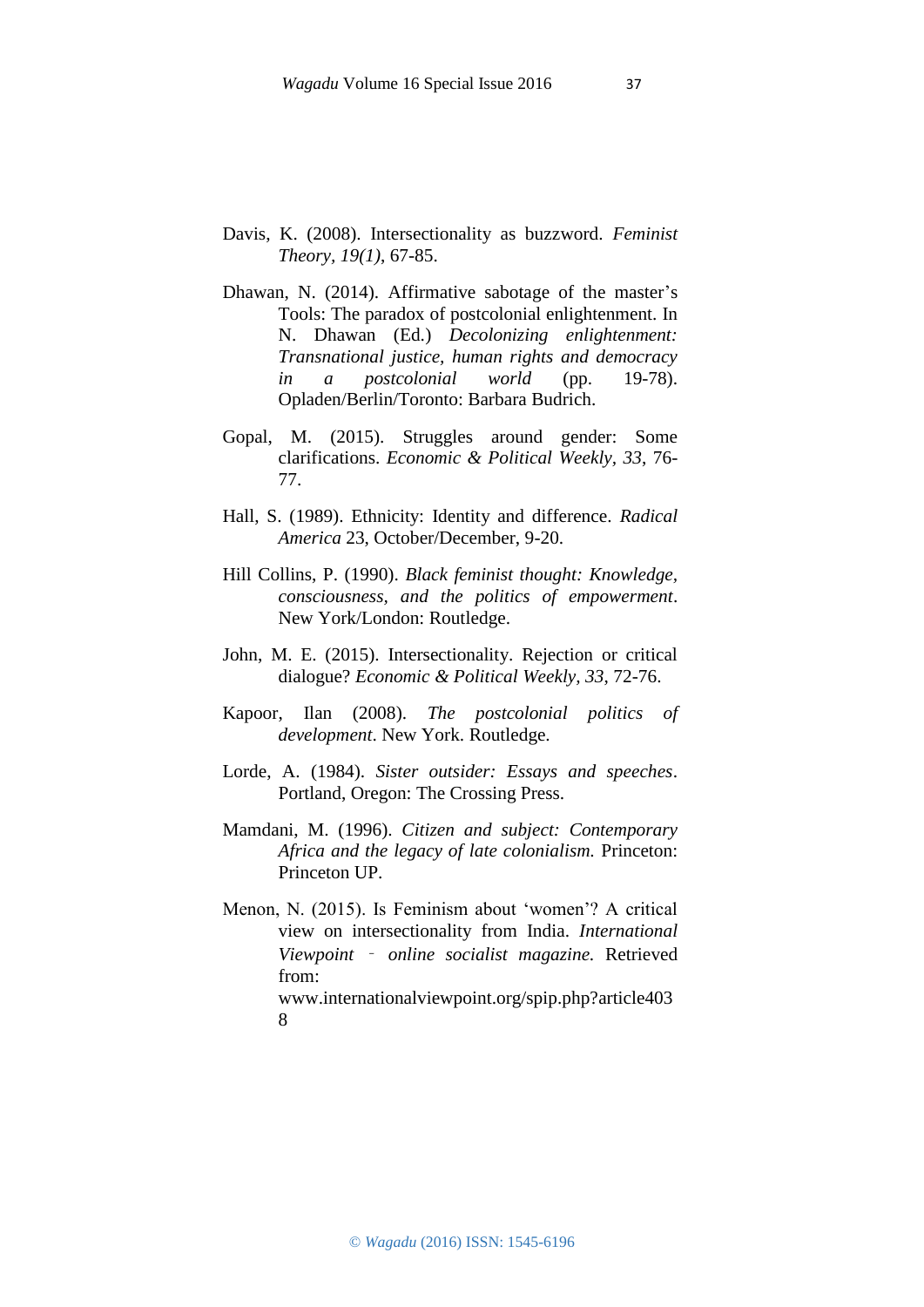- Mohanty, C. T. (1984). Under western eyes: Feminist scholarship and colonial discourses. *Boundary, 2(12/3)*, 333-358.
- McClintock, A. (1995). *Imperial leather. Race, gender and sexuality in the colonial contest*. New York/London: Routledge.
- Puar, J. K. (2012). I would rather be a cyborg than a goddess: Becoming-intersectional in assemblage theory. *Philosophia*, *2(1)*, 49-66.
- Rich, A. (1986). *Blood, bread, and poetry: Selected prose, 1979-1985* (pp. 210-231). New York: Norton.
- Spivak, G. C. (1994/1988). Can the subaltern speak? In P. Williams & L. Chrisman (Eds.), *Colonial discourse and post-colonial theory: A reader* (pp. 66-111)*.* Hemel Hemstead: Harvester Wheatsheaf.
- Spivak, G. C. (1990). *The post-colonial critic. Interviews, strategies, dialogues* (Ed. Sarah Harasym). New York/London: Routledge.
- Spivak, G. C. (2004). Righting wrongs. *South Atlantic Quarterly 103(2-3)*, 523-581.
- Spivak, G. C. (2012). *An aesthetic education in the era of globalization*. Cambridge: Harvard University Press.
- Suleri, S. (1995). Woman skin deep. Feminism and the postcolonial condition. In Ashcroft et al. (Eds.), *The post-colonial studies reader* (pp. 273-280). London/New York: Routledge.
- Trinh, M. (1989). *Woman, native, other. Writing postcoloniality and feminism*. Bloomington/Indianapolis: Indiana University Press.
- Wimmer, A. & Glick-Schiller, N. (2002). Methodological nationalism and beyond: Nation-state building,